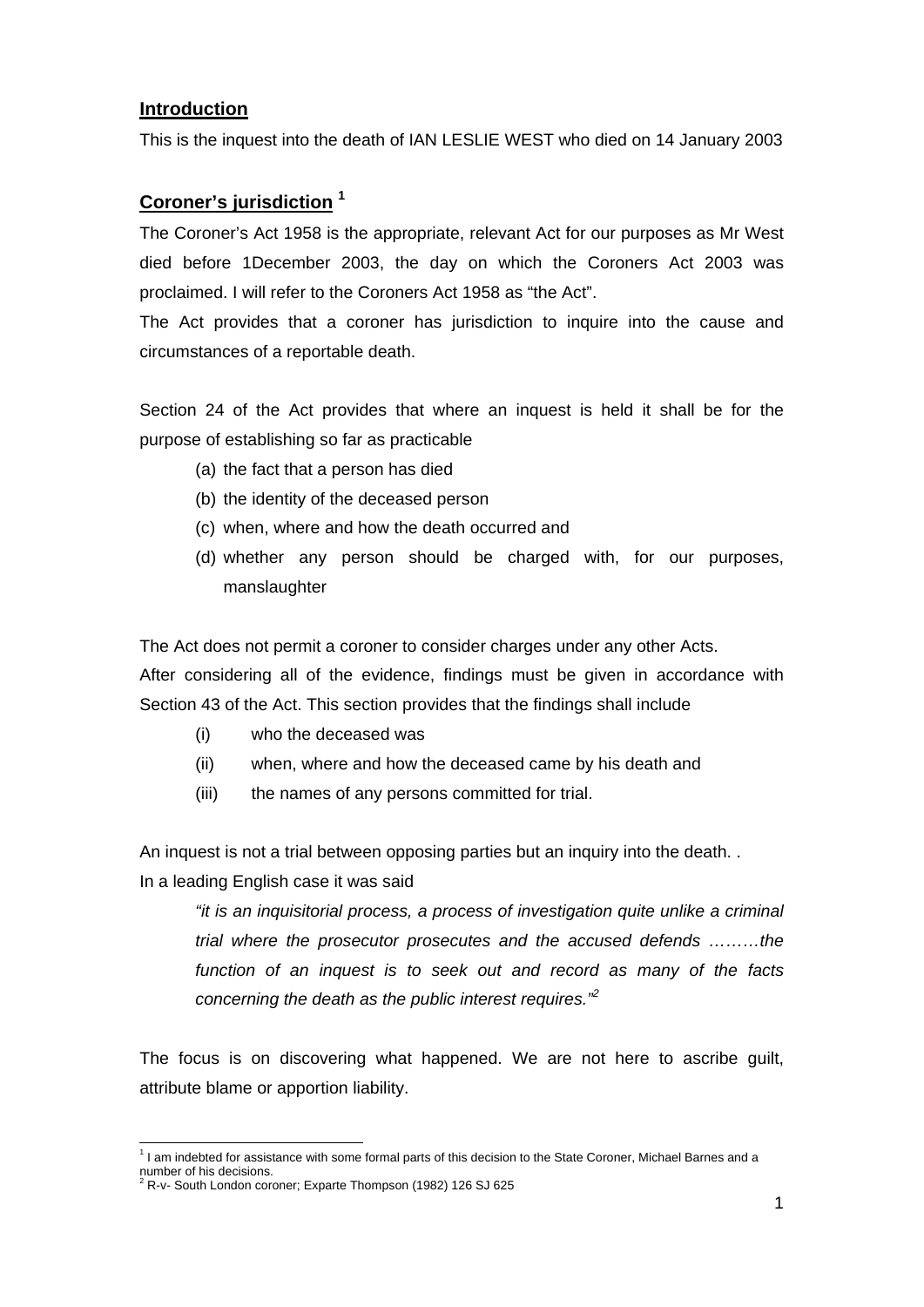The purpose is to inform the family and the public of how the death occurred In order that we may reduce the likelihood of similar deaths.

Accordingly the Act at S43(5) says that a coroner shall not express any opinion on any matter outside the scope of the inquest except in a rider which, in the opinion of the coroner, is designed to prevent the recurrence of similar occurrences.

At S43(6), no finding is to be framed in such a way as to appear to determine any question of civil liability or as to suggest that any particular person is found guilty of any criminal offence.

S 34 of the Act allows the coroner to admit any evidence the coroner thinks fit – in other words the strict rules of evidence do not apply.

Coroners apply the civil standard of proof i.e. on the balance of probabilities rather than the criminal standard, i.e. beyond a reasonable doubt.

However, coroners are required to comply with the rules of natural justice and to act judicially. This includes the fact that no findings adverse to the interest of any party may be made without first giving that party the opportunity to be heard in opposition to that finding and it includes giving an opportunity to make submissions against findings that may be damaging to the reputation of any individual or organisation. Evidence was given in this inquest by 17 witnesses and there were 55 exhibits. It is obvious that I cannot refer to every piece of evidence and that I have of necessity had to select what I consider to be most important.

Evidence was first given in Townsville on 6 September 2004 and then at Longreach on 20 January 2005 and then at Longreach over 5 days in November 2005 and finally at Brisbane over 4 days in March 2006. Final submissions were made in Brisbane on 15 August 2006.

The witnesses can roughly be divided into those who were actually present at the Longreach Hospital on 30 & 31 December 2002, such as Dr Dan Rainolds, Registered Nurse Jamie Spark, Registered Nurse Susan Archer, Enrolled Nurse Wendy Newport, Registered Nurse Lisa Harvey, Rosemary Jackson; those not present but who were called by telephone including Clinical Nurse Consultant Jason Thackery, Dr Mark Marshall, Director of Nursing Maree Rankin and certain experts and doctors including Professor Paul Mullen, Dr Marilyn Shrapnel, Dr Jill Reddan & Dr Susan Roberts and other witnesses including Sgt David Perry, Mrs Sharon Roberts, Mr Douglas Hawley and Ms June Lithgow.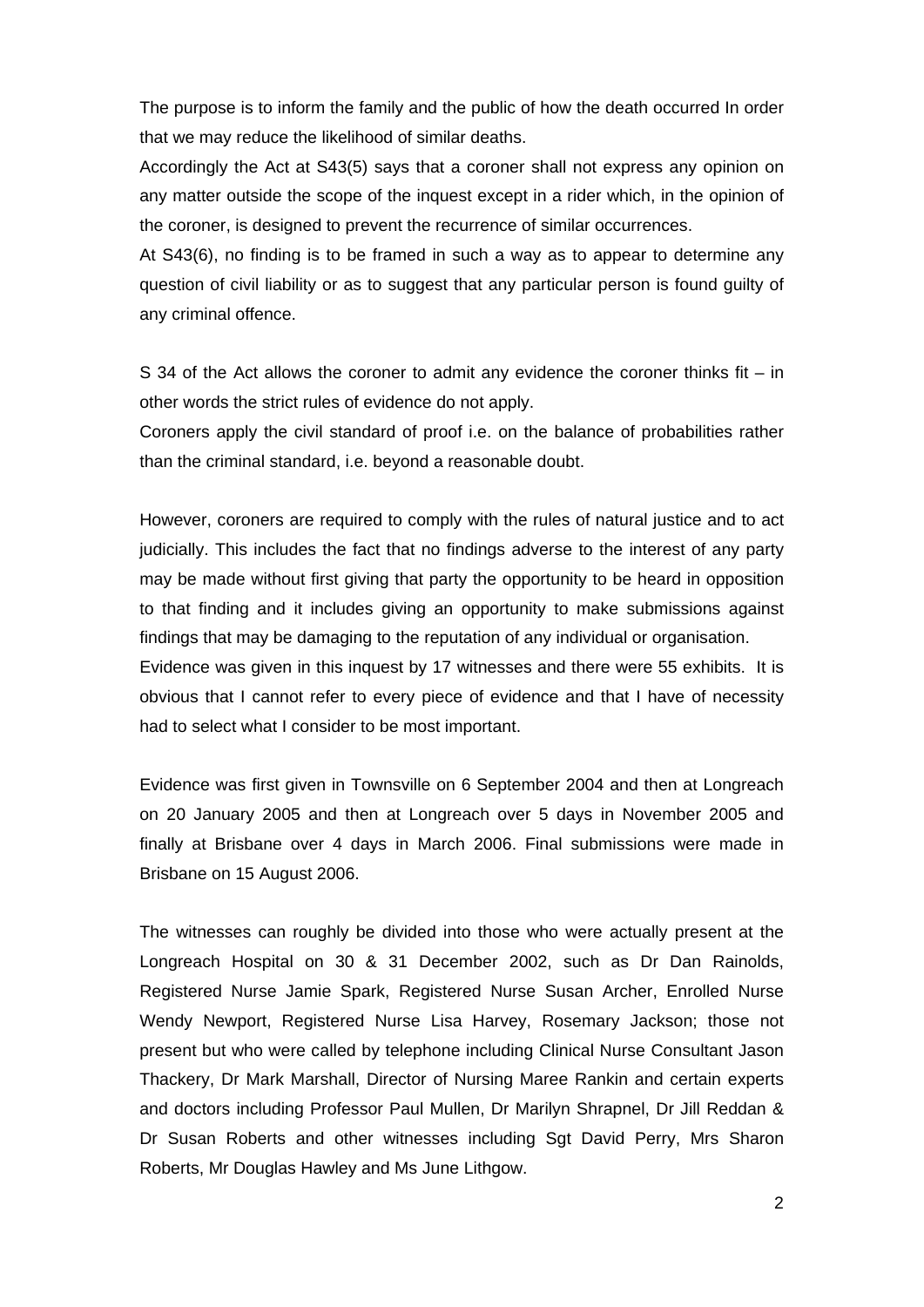# **The evidence**

I intend at the beginning to deal with the evidence of Sgt Perry and Mr Hawley which really relates to matters of importance to the inquest but they were not involved at the time the injuries were suffered on 31 December 2002.

# *Sgt Perry*

Sgt Perry said that he first became aware of the incident on 3 January 2003 through an article in the Longreach leader, Exhibit 24. The article states in part:

"In an unrelated incidence, an ambulance officer was called to the Longreach Hospital at about 4:00am Tuesday" and goes on with a couple of paragraphs concerning Mr West's fall. Mr West was not identified.

I quote the article because it refers to an unrelated incident – the main "incident" being referred to occurred the same day when there was a "scare" at the Longreach post office concerning a white powder thought initially to be anthrax.

That day, i.e. 31 December 2002, Director of Nursing Maree Rankin said that she told Senior Sergeant Von Saane about Mr West's fall so in fact "the police" actually knew of it not that long after the event but for whatever reason no police action followed until some days later when Sgt Perry attended the hospital. He was basically told that as Mr West was alive it was not a coronial matter, any questions he had should be directed to the District Manager, Ms Lithgow and that he had no right to be seeking information and if any staff member provided information they would breach their terms of employment and S63 of the Health Services Act.

Statements from witnesses were taken by a solicitor for Qld Health, not a police officer. Suffice it to say that no crime scene was ever established at Longreach Hospital and therefore the possibility of obtaining physical evidence at the time was lost forever. Furthermore the statements were very scant in detail. I will return to the issue of S63 of the Health Services Act later.

# *Mr Hawley*

Mr Douglas Hawley is the Principal Inspector (Investigations) for the Department of Industrial Relations. He is based in Emerald. He gave evidence of a lack of cooperation by Queensland Health despite his legislative obligation to enquire into the incident.

He also provided information concerning the balcony railing at the Longreach Hospital. It seems that when the hospital was built the 910mm railing complied with the then requirements but now the Building Code requires such railings to be no less than 1 metre high. Mr Hawley said that if railings were less than 1 metre there was an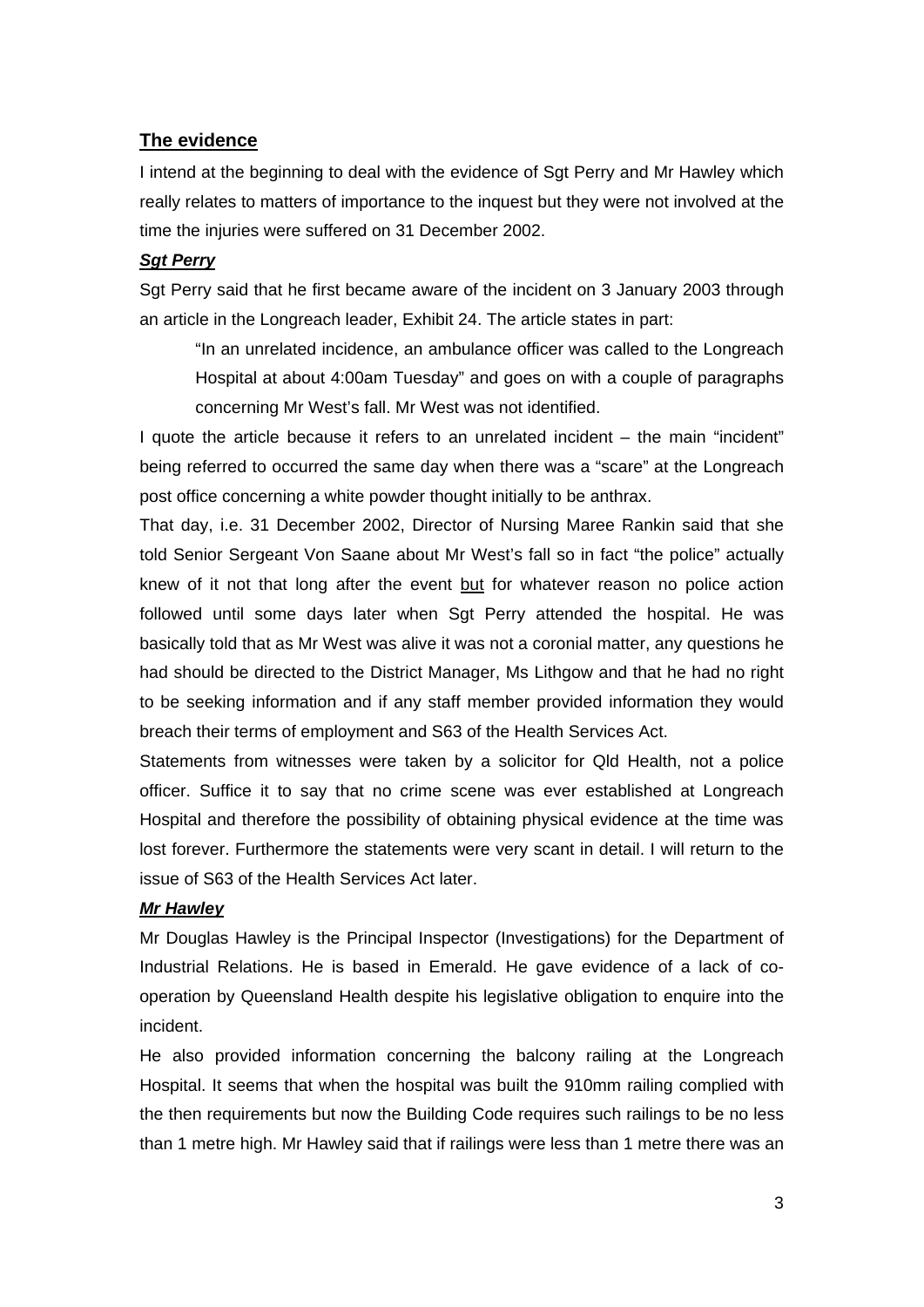unacceptable risk that a person may have a centre of gravity that allowed them to easily topple over the railing. Mr West was about 5ft 10 inches tall.

### *Other Evidence – before admission*

Mr West had previously been diagnosed with bipolar disorder.

Exhibit 25 is the Rockhampton District Mental Health Service Network file. Much of this file is in the hand writing of Jason Thackery, Mental Health Co-ordinator at Longreach. The notes indicate that Mr West had been an in-patient from 30 October 2001 to 12 November 2001. He had had a "manic episode in patient with Bi-polar affective disorder". During this admission he received Electro Convulsive Therapy.

There is also within this file a copy of a letter from Dr Ian Wilson, Clinical Director, Rockhampton District Mental Health Service addressed to "To whom it may concern" The letter is dated 9 November 2001. The letter reads:

*Ian has been an inpatient in the Rockhampton District Mental Health Service inpatient unit continuously since 30-10-2001 (inclusive) He has a moderately severe bipolar affective disorder, in its manic phase. He may well have been in milder stages of this condition for 18 months. His condition causes overactivity, rapid thinking with ideas racing from one to another, excitement, impulsivity, over confidence, high spirits, lack of sleep and at times irritability. His condition was not controllable by high doses of medication but was effectively treated in the last week with electroconvulsive therapy. His judgement during his illness would have been very poor, caused by the illness.* 

In my opinion this letter is of critical importance in this case – and it did not get to the Longreach Hospital as opposed to his Mental Health Service Network file at Longreach.

I will refer to this letter again later.

Ian West had been a patient at Longreach Hospital since at least 1987, when he was only 10 years old. Exhibit 27 in his medical record from that hospital.

On 2 December 2001 the file first mentions "bipolar disorder", when he was admitted to hospital as a voluntary patient. He was seen by Dr Marilyn Shrapnel on 4 December 2001 and allowed to go home that day. It is apparent that some months later, in April or May 2002, Mr West stopped taking his prescribed medication and he also failed to attend a number of appointments with Dr Shrapnel in 2002. Ultimately his mental health file was closed.

The next notes on this file are dated 26 December 2002 when Mr West went to the Out Patient Department. There is no time to this entry which was made by a person called SCHIMKE.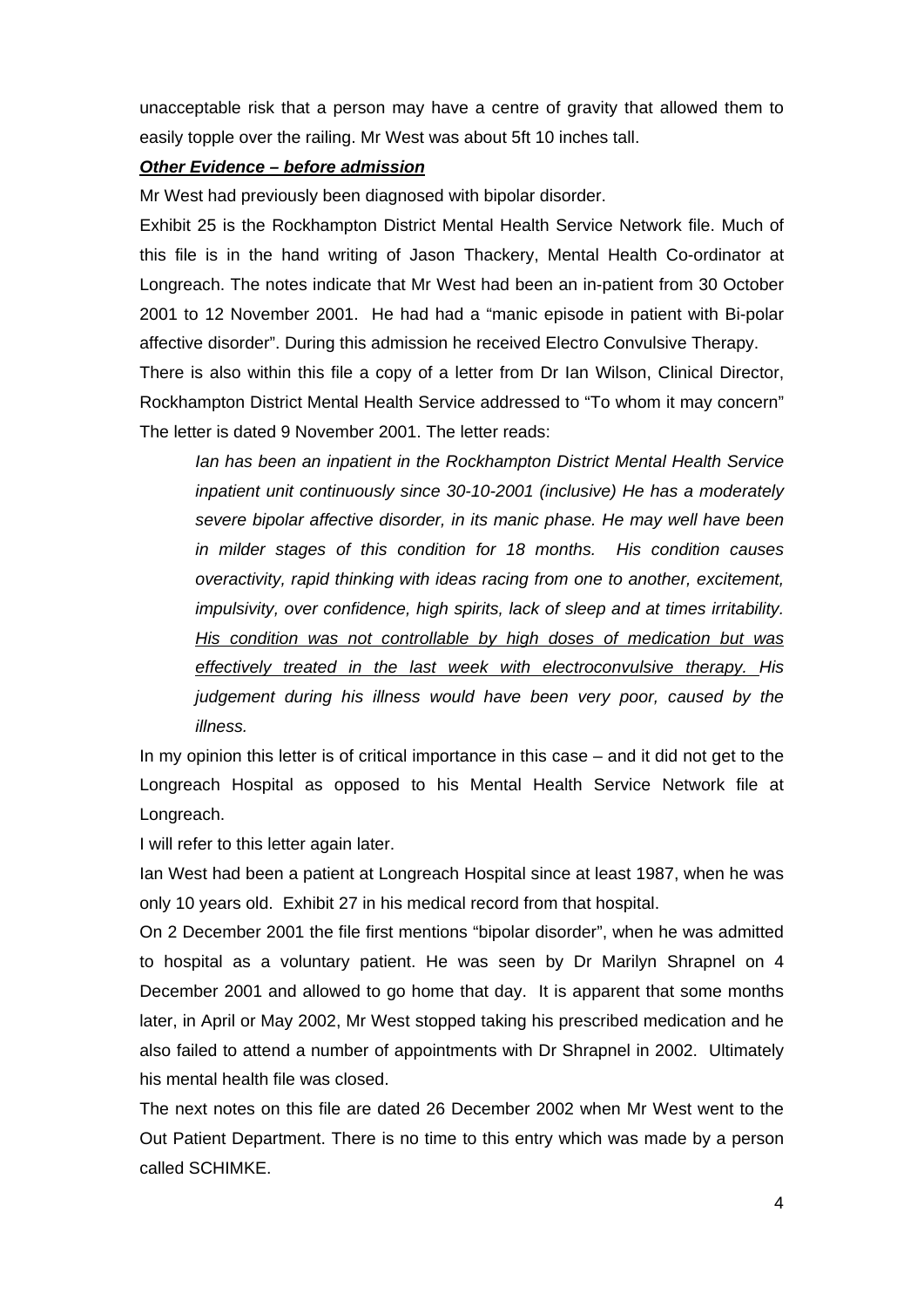At 1210 the same day Registered Nurse Walsh made a further entry which included *"patient spat out pill from last night*" so it would seem that the first entry dated 26 December must have been in the early hours. At 1215 he saw Dr Bentley who made a long and detailed note.

Towards the end of the notes Dr Bentley wrote:

*"advised patient that if he becomes danger to self/others then (he has to go to) Rockhampton advised patient he needs to re-start medication.* 

He then noted a conversation with Dr Choudrey, Psychiatric Register at Rockhampton Base Hospital. And then:

*Patient agrees to the above -> home for now. Review Dr Rainolds tomorrow.* 

The next day, 27 December, Dr Rainolds noted:

"*Patient looks fairly composed, sitting, normal conversation. Does not look agitated. Does not appear to be danger to himself or others. Family say he has been drinking last night and was sleeping only 3 hours. Looks sleepy now. Continue medication. If further problems return to hospital for further assessment and ???????(Olanzapine 10mg BD and Epilum 5BD)* 

On 28 December Mr West and Ms Jackson attended the hospital at 21:30 and a nurse made the following entry:

*"patient presented with partner. Partner states nil improvement in manic state following medication changes and said "he was rubbing knife against neck at kitchen bench" spoke to patient and asked if wanting to harm self and he stated NO"*

He then saw Dr Rainolds again – this entry is not timed but it apparently was made soon after the previous entry. Dr Rainolds noted:

'*extremely agitated according to partner. Running around the town since 6:30 and advises not feel like settling or going home. Still does not appear to be danger to himself or others. Still insight in his state and understands need to be treated. Refuses to stay at the hospital. 50mg of Acuphase stat. Appointment with Dr Shrapnel. Revision tomorrow and Monday'* 

Then on 29 December Dr Rainolds wrote the following untimed entry: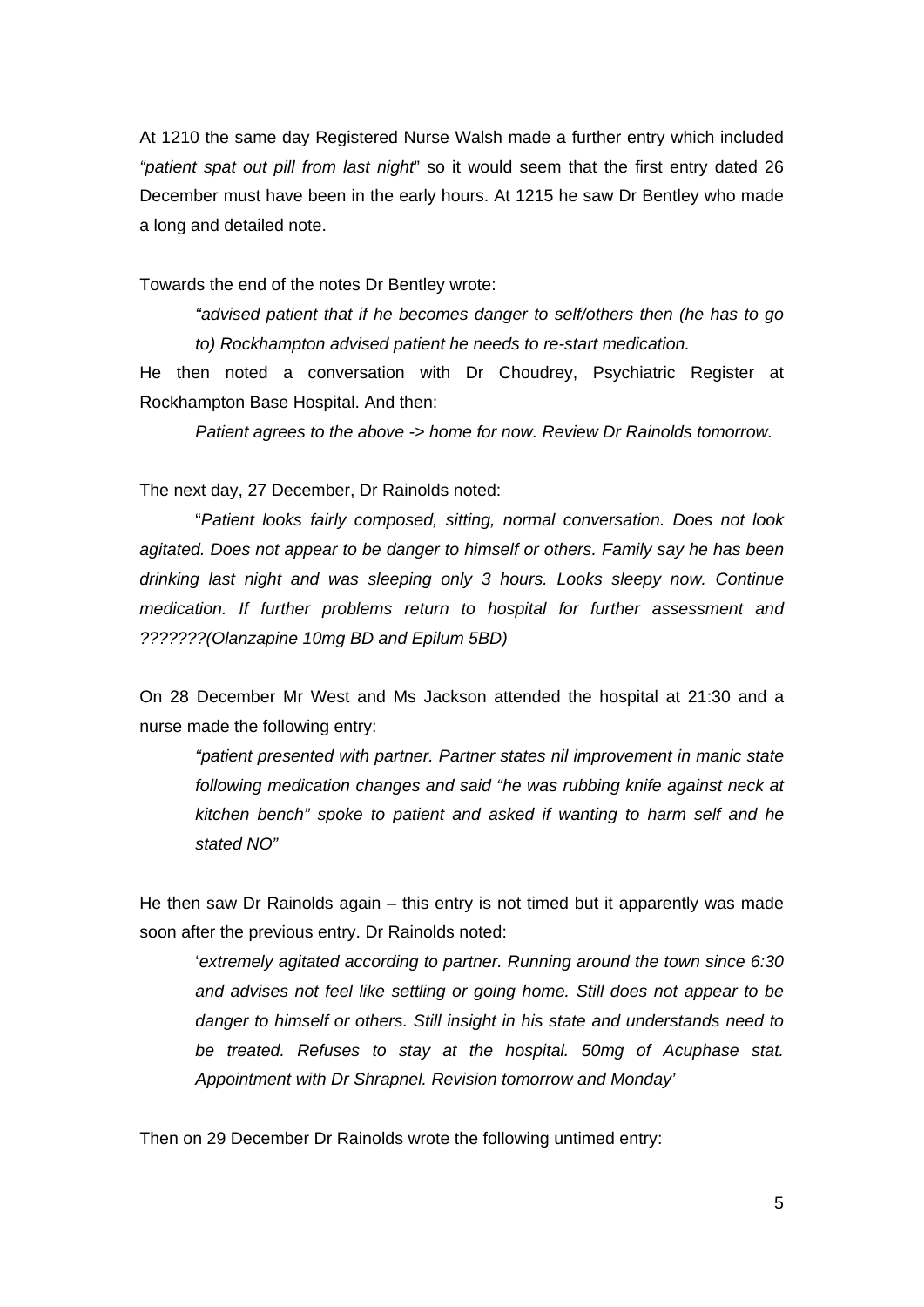*'after consultation with Dr Claire Ballingal, Rockhampton Psychiatric Registrar. Increase Olanzapine to 15 mg BD add Clonazepen 2 mg TDS PRN. No driving cars while on medication. Still manic. No danger to himself or others, taking medication regularly. Understand need to have medication. Refuses to stay at the hospital. If Clonazepam does not help he will agree to stay.'* 

In his statement at paragraph 9 Dr Rainolds said:

*"Based upon my clinical assessment of Mr West, Dr Ballingal did not believe he would fulfil the criteria for involuntary treatment."* 

Then on 30 December, sometime before 13:00, Dr Rainolds wrote:

'patient looks groggy but his partner claims that he "didn't slow a bit" ? partner *unreliable source? He still refuses to stay at the hospital but agrees to take any medication and to come back for check-ups. Also he agreed to stay at the hospital if no improvement by tomorrow. Continue Olanzepam 15mg BD Epilum 500mg twice BD Clonazepam 1-2mg(?) 2 – 3 x day. Contact Dr Shrapnel discuss the case, if not possible Rockhampton. Revision tomorrow.'* 

At either 13:00 or 13:30 that day, director of nursing Maree Rankin made this note:

*Phone call from mother Sharon Roberts concerned since phone call from partner (Rosie) to her this a.m. Mother concerned re: treatment. Sharon has phoned MHU Rockhampton and discussed Rosie's conversation re: treatment with them. I reassured mother that medical officer (?) was unavailable due to emergency but Ian was being followed up and attending appointments and MO has been in contact with appropriate people (i.e. MHU Rockhampton & Dr Shrapnel) addit. Sharon requested to speak with MO.* 

At 14:30 that day Dr Rainolds wrote:

*contacted Dr Shrapnel after reporting to her on patients state she advised that he should be transferred to Rockhampton for further assessment and therapy as very likely psychotic.* 

The relevant outpatients notes end there.

The file also contains copies of the Request for Assessment completed at least in part by Ms Jackson and dated 30 December 2002 and the Recommendation for Assessment completed by Dr Rainolds and dated 30 December 2002.

The Request for Assessment states the "reason for request" as: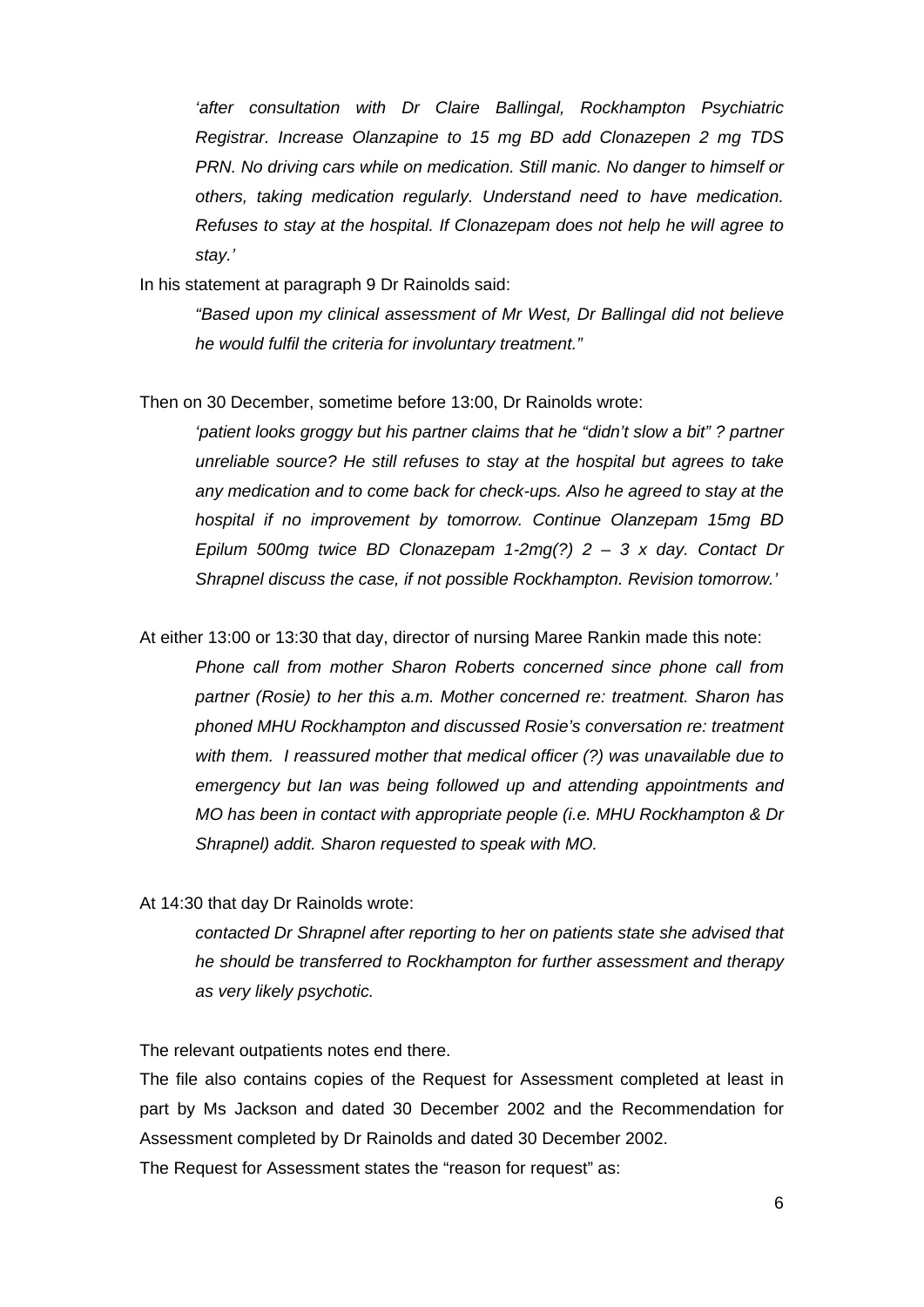*gentlemen has bi-polar mood disorder please assess behaviour and medication.* 

The Recommendation for Assessment states in the "reasons must be given" section which is sub-titled "facts known because of personal observation"

*person appears to be in manic state. Severity of his state is such that he is unmanageable at home. Compliance with medication questionable too. Immediate assessment required. Has refused to be assessed in hospital environment.* 

Then in "facts communicated by other" Dr Rainolds wrote:

*does not sleep more than 1-3 hours per day, can not stay in one place, breaks the things around the house, yells and believes that he is centre of vicious game, writes angry notes to other people in the house. ?danger to kids?* 

The patient admission form has the "time admitted" as 16:00.

Dr Jill Reddan, Consultant Psychiatrist was asked to prepare a report which became Exhibit 49. She also gave evidence. She was asked by Sgt Swan whether she thought that Mr West should have been placed under an involuntary assessment order earlier than 30 December 2002. This question was in fact the first question she was asked to respond to by Tress Cox.

Her written response was:

*No, it is not good practice or within the spirit of the Mental Health Act to seek to manage a patient with a mental illness in the first instance in the most restrictive way. It was not only reasonable but necessary for staff to attempt to engage Mr West in having voluntary treatment. Mr West was attending for review and he was willing to take medication. The medication prescribed, both type and doses was orthodox in the management of mania and advice was sought from the Mental Health Unit in Rockhampton.* And later*: there was no adequate reason before 30 December to regulate Mr West. Further more, no matter when Mr West was regulated, the same problem would have arisen about containing Mr West until he could he moved to the Mental Health Unit in Rockhampton.*

Professor Paul Mullen, Forensic Psychiatrist, was asked to comment on Dr Reddans response to this question. He replied: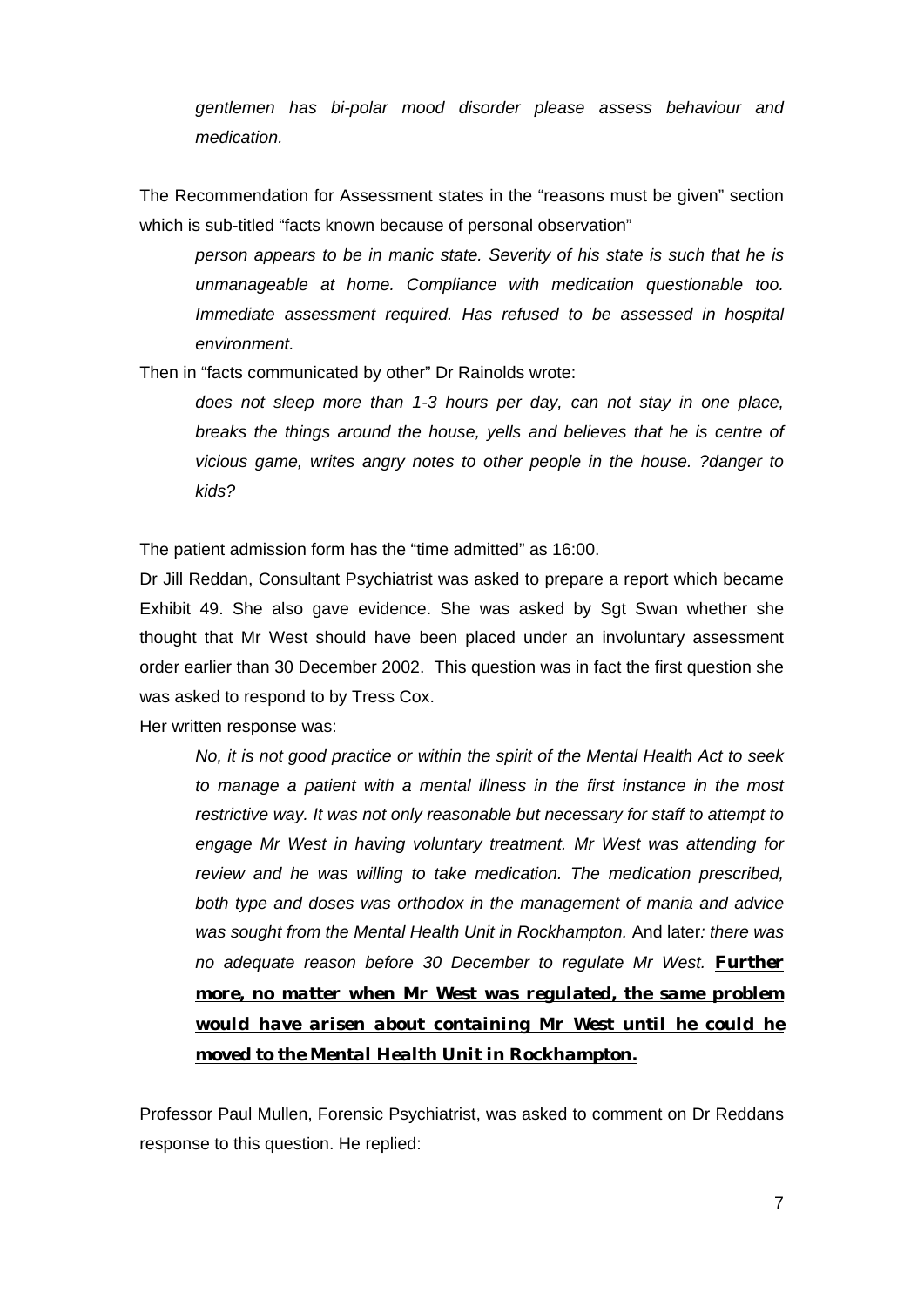*I* don't think I would have any substantial disagreement with Dr Redden. I *think the only thing I would say is that you know obviously with the benefit of hindsight you would have admitted this man much earlier and on order. But they didn't have the benefit of hindsight and what actually occurred was entirely a different story.* 

Both expert witnesses agree that admission on 30 December 2002 was appropriate and it would not have been appropriate before that time.

# **The conversation between Dr Dan Rainolds and Clinical Nurse Consultant Jason Thackeray**

Jason Thackery was separately represented at the inquest by Ms Coman. He was the Clinical Nurse Consultant, Rockhampton District Mental Health Services based in Longreach.

When Mr West was admitted at 16:00 on 30 December 2002 Registered Nurse Jamie Spark was on duty at Longreach Hospital.

It is apparent that a conversation took place between Dr Rainolds and Nurse Spark concerning the necessary forms for Mr West's' admission. Neither knew where the forms were so Nurse Spark rang Mr Thackery who was at home and off duty.

Nurse Spark said in evidence "I just thought I would ring Jason and ask him"

He said "and then I put him (Mr Thackery) onto Dan (Rainolds) because Dan wanted to talk with him also"

Dr Rainolds did not tell Nurse Spark why he wanted to talk to Mr Thackery and Nurse Spark does not know what was discussed.

Jason Thackery said that during that conversation he advised Dr Rainolds as follows:

*"You're going to need to look at having him specialled or look at getting the police".* 

Specialling is the expression used for 1 on 1 contact with a patient at risk. Specialling is not restricted to Mental Health patients – it can be used for "seriously unwell patients with perhaps a cardiac condition as any serious clinical illness":

The use of police in these situations is referred to as "escort" and occurs if a patient is unmanageable or unsafe to themselves or others in rural and remote locations where there is no hospital security.

Specialling and police escorts are initiated by a senior clinician (such as Mr Thackery) or a medical officer not by nurses.

Dr Rainolds denied that this part of the conversation took place. He said he wanted to speak to Mr Thackery because it was part of a protocol to inform Mental Health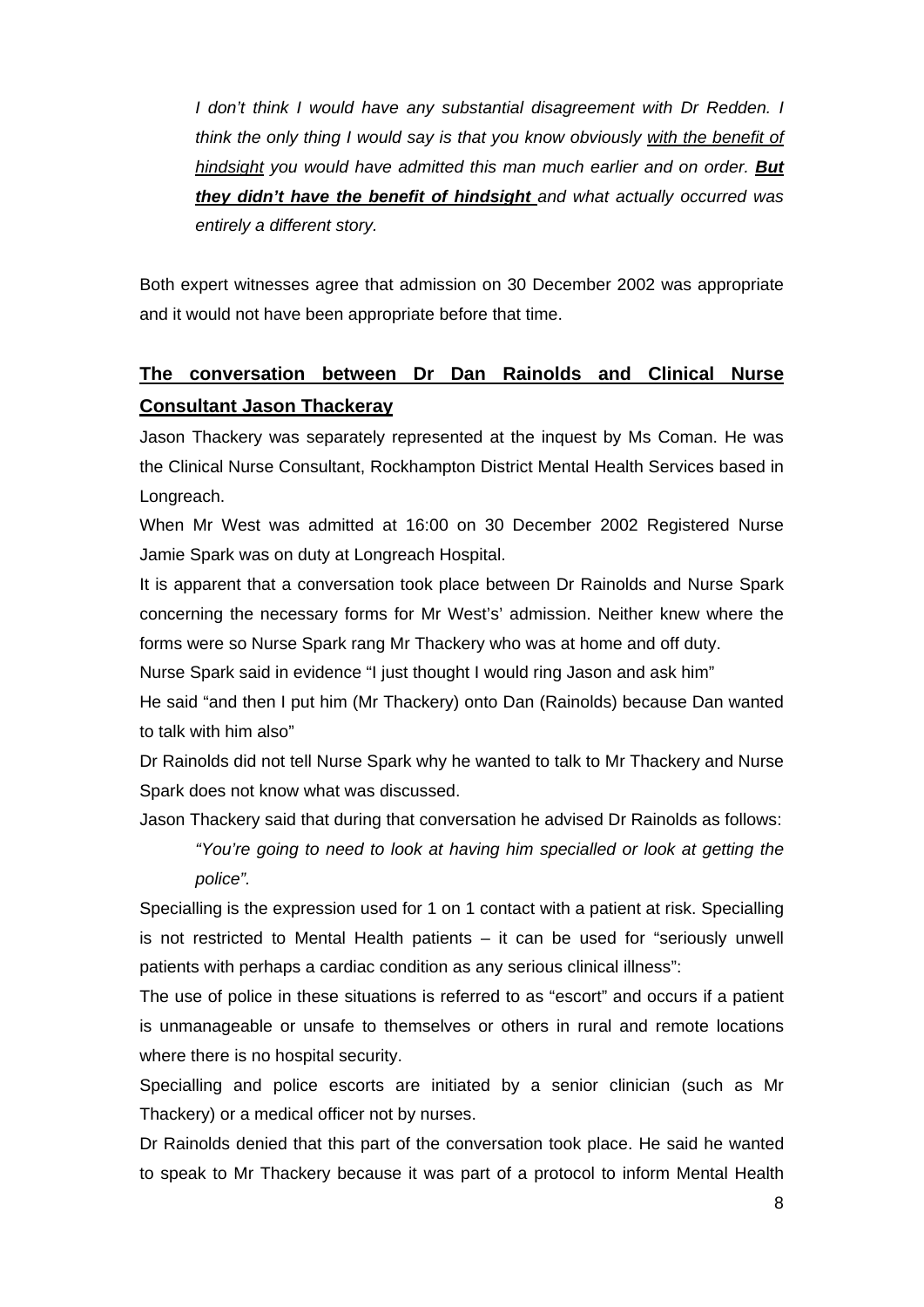and because of the separate charts, i.e. Longreach Hospital and Longreach Mental Health. He said that was the reason he wanted to speak to Mr Thackery NOT because he needed his advice.

Mr Thackery said that Dr Rainolds did not actually seek advice but

*"I offered that advice" because "at the time when I was speaking to him there were certain lengthy pauses and …. I…. felt as though he was kind of looking for some kind of direction in terms of how to proceed."* 

I prefer the version given by Mr Thackery to that of Dr Rainolds' and believe that in fact Mr Thackery did draw specialling and a police escort to Dr Rainolds attention.

The evidence clearly shows that neither of these two alternatives were followed up by Dr Rainolds – nor any other staff that night. DON Rankin said that she gave the necessary forms to Dr Rainolds. She may have – but I still accept that Dr Rainolds spoke to Mr Thackeray.

Exhibit 29 is a Memorandum of Understanding between Queensland Health and the Queensland Police Service.

Part 3 is headed "Guiding Principles" and at 3.5 it says:

"*Police have the responsibility to protect the safety of all parties.* 

*The management of any crisis situation should be achieved with primacy given to the safety of all persons concerned and, where not able to be avoided, the imposition of minimum restriction upon the individual."* 

The police were not called. Both Dr Marshall and DON Rankin said that they knew police could be called and in fact had been called previously.

Exhibit 30 is a Review of Queensland Forensic Mental Health Services carried out by Professor Paul Mullen and Ms Karlyn Chettleburgh in 2002.

At paragraph 8 of the Executive Summary they say:

*"Police play a minor, but all important, role in the functioning of effective mental health services to the community. All too often in Queensland and other jurisdictions, co-operation is impaired by misunderstandings fostered in a clash of attitudes and priorities."* 

The police were not called.

# **Post admission**

#### **Between 16:00 and 18:00**

Sometime around 16:00 on 30 December 2002 Mr West was admitted to the Longreach Hospital. The patient admission form is timed at 16:00 as are notes made by Nurse Spark. Before Nurse Spark's notes Dr Rainolds wrote an untimed note as follows: *admission for involuntary assessment (Rockhampton).*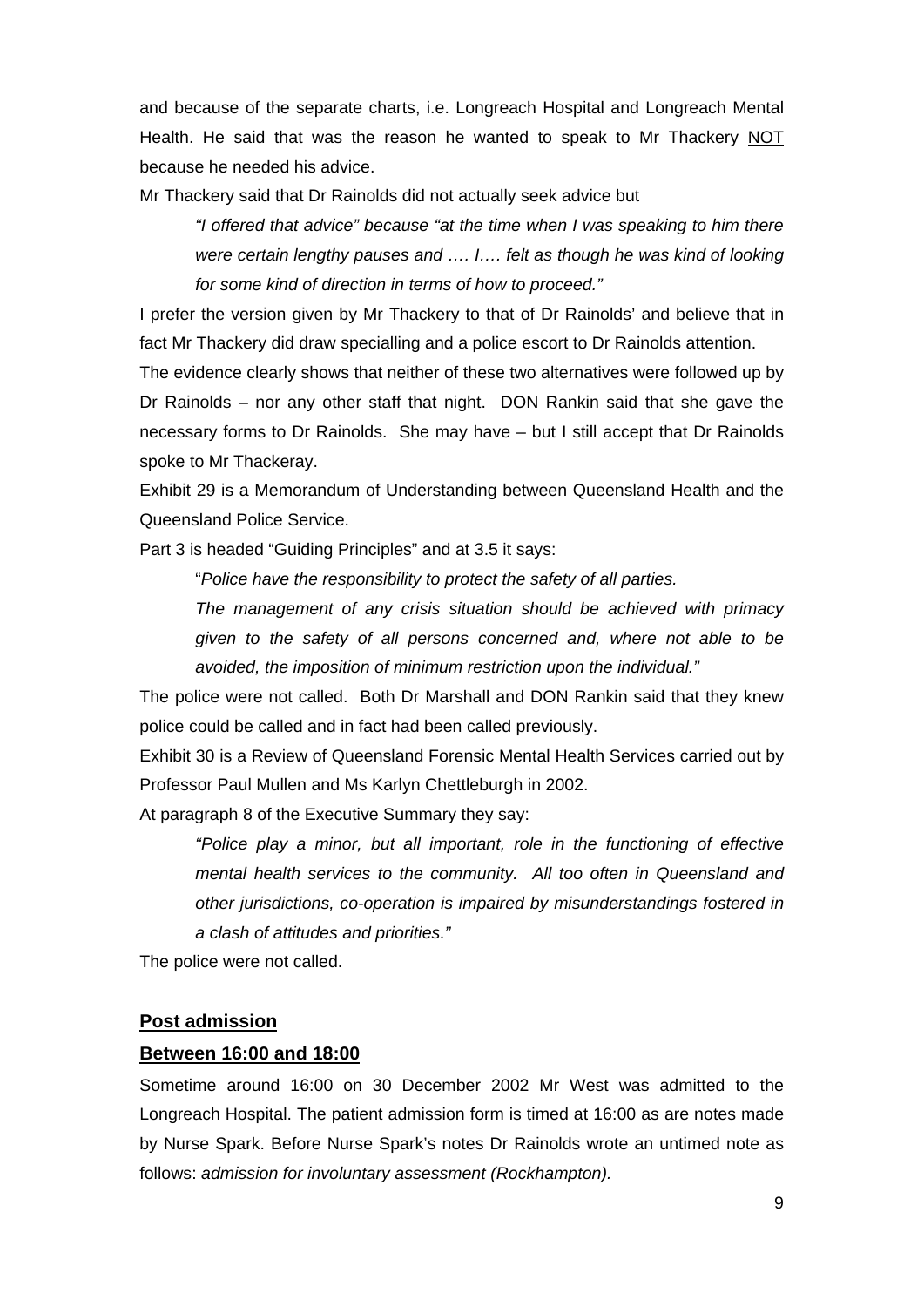*Diagnosed with bipolar disorder by Dr Shrapnel. ' 5-6 months non compliance. Relapse since 26-12-2002. please see outpatient notes for (?). Rockhampton and RFDS contacted. Transport in the morning.* 

Nurse Spark made the following entry at 16:00

*Patient admitted to ward via A&E – for transport to Rockhampton Mental Health Unit Tuesday a.m. Patient very restless, pacing corridor IVC inserted into R. Arm Given Acuphase 50mg 1M and Midazolam 4 mg IV – little effect noted.* 

The inpatient medication chart shows that Mr West was given the following drugs:

|  | 16:20 Acuphase       | 50mg IM           |   |
|--|----------------------|-------------------|---|
|  | 16:20 Midazolam      | $4 \text{ mg}$ IV |   |
|  | 17:00 Olanzapine     | 15mg O            |   |
|  | 17:00 Valproate      | 1 a               | O |
|  | 17:00 Clonazepam 2mg |                   |   |

It is obvious that the noted times of 16:00 and 16:20 cannot be correct as Nurse Spark noted at 16:00 "*Given Acuphase and Midazolam – little effect noted*" but these drugs were not given until 16:20.

Acuphase is an anti-psychotic drug

Midazolan is a major tranquilizer used in short surgical procedures for anaesthetic purposes and rapid sedation of agitated patients.

Olanzapine is an anti-convulsant used to treat mania

Valproate is an anti-convulsant used to treat mania

Clonzepan is a sedative.

Mr West was given four (4) major tranquilizers which each have a significant impact on the central nervous system and in combination may each affect the metabolism of the others. For example, according to Mr Thackery Midazolam can lead to respiratory depression and decline in blood pressure so if a patient on Midazolam gets up too quickly "their blood pressure can go through their boots and that can lead to being unsteady on their feet, dizziness, light headedness" so when this drug is used blood pressure, oxygen saturation pulse and etc must be taken at regular intervals and compared with the baseline observations made at admission.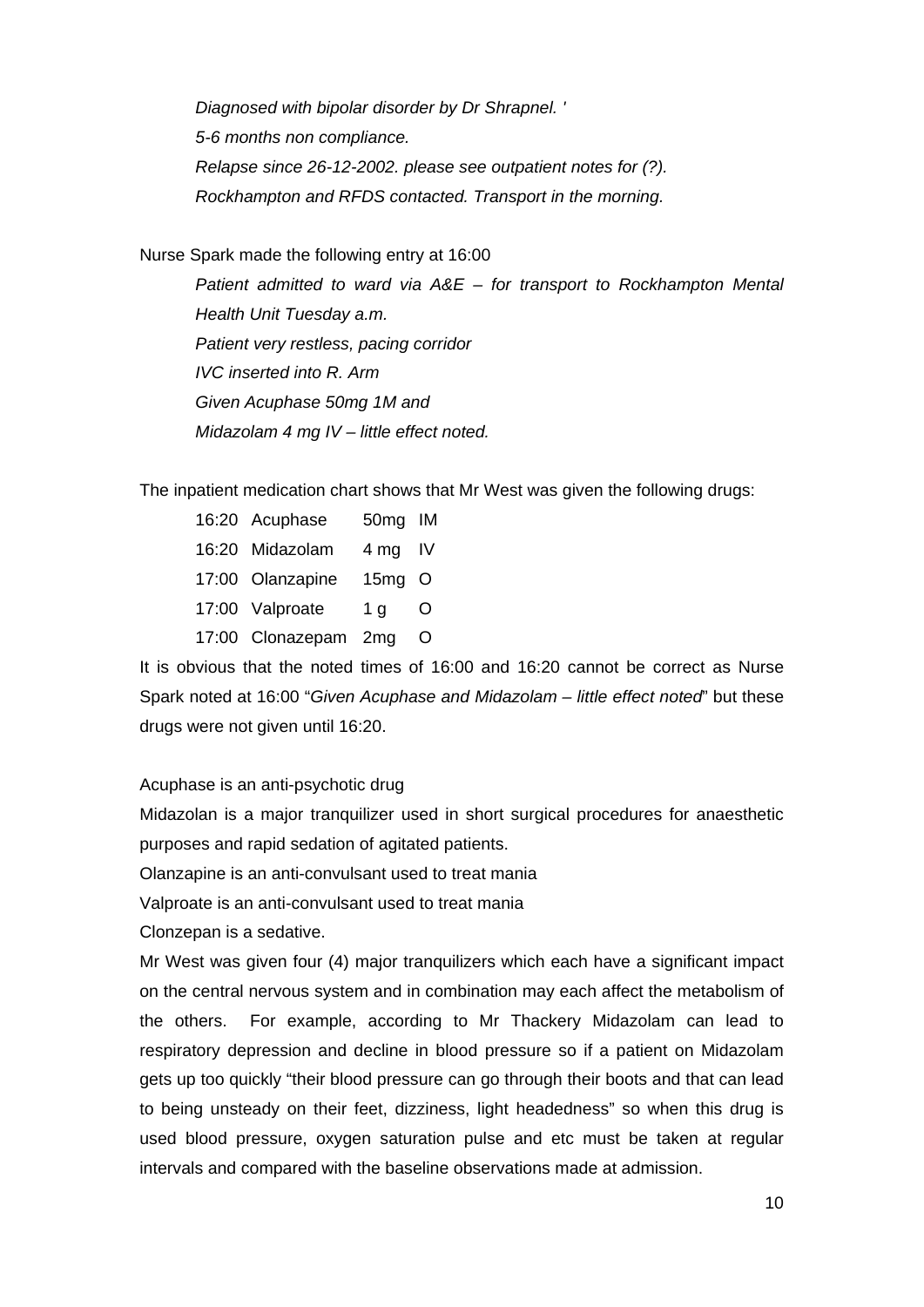It is noted that there were no observations made at admission and indeed none until after Mr West was found to have fallen.

Dr Susan Roberts of the Royal Flying Doctor Service said:

*"*W*e would normally keep patients who are receiving intravenous Midazolam under very close scrutiny."* 

In her statement she said that she told Dr Rainolds that"

*"patient would need to be kept heavily sedated overnight with administration of Midazolam as necessary"* and *"he would need a significant amount of sedation to keep him at the hospital".*

This advice was apparently not heeded.

Professor Mullen in his report, Exhibit 44, refers to the use of all of the drugs administered to Mr West and at best says that this was poor practice and at worst "is reprehensible and only defensible in extreme circumstances".

Dr Marilyn Shrapnel described the medication as "fairly heavy".

Nurse Spark was asked a series of questions about the lack of observations by Sgt Swan.

**Sgt Swan**: D*o you recall making any clinical observation?* 

**Nurse Spark**: *I don't personally, no* 

**Sgt Swan**: A*nd is it the norm to make those?* 

**Nurse Spark**: Y*es*

**Sgt Swan:** C*an you give any reason why they may not have been done?* 

**Nurse Spark:** Y*es. If I didn't do them, to me, there was no physical condition that*  was presenting, no blood pressure, respiration, pulse, really meant nothing to me.

**Sgt Swan:** A*re you aware of the adverse effects of some of the medication administered?* 

**Nurse Spark:** *Midazolan, not so much on the Acuphase, no* 

**Sgt Swan:** S*o the Midozolam can have some side effects?* 

**Nurse Spark:** H*e was yep. To me, they were presenting none of those side effects because he was very mobile, no changes in speech or movement. And the valium – well – take a truckload of valium.* 

Later in response to questions by Ms Coman Nurse Spark said that his understanding of Midazolan was

"*that it's a sedative that at the right quantities can put you into an unconscious state but at the dose he was getting it was more of a light sedative to have a good nights sleep"* 

**Ms Coman:** D*id you have any concerns that it might depress his respiratory system?*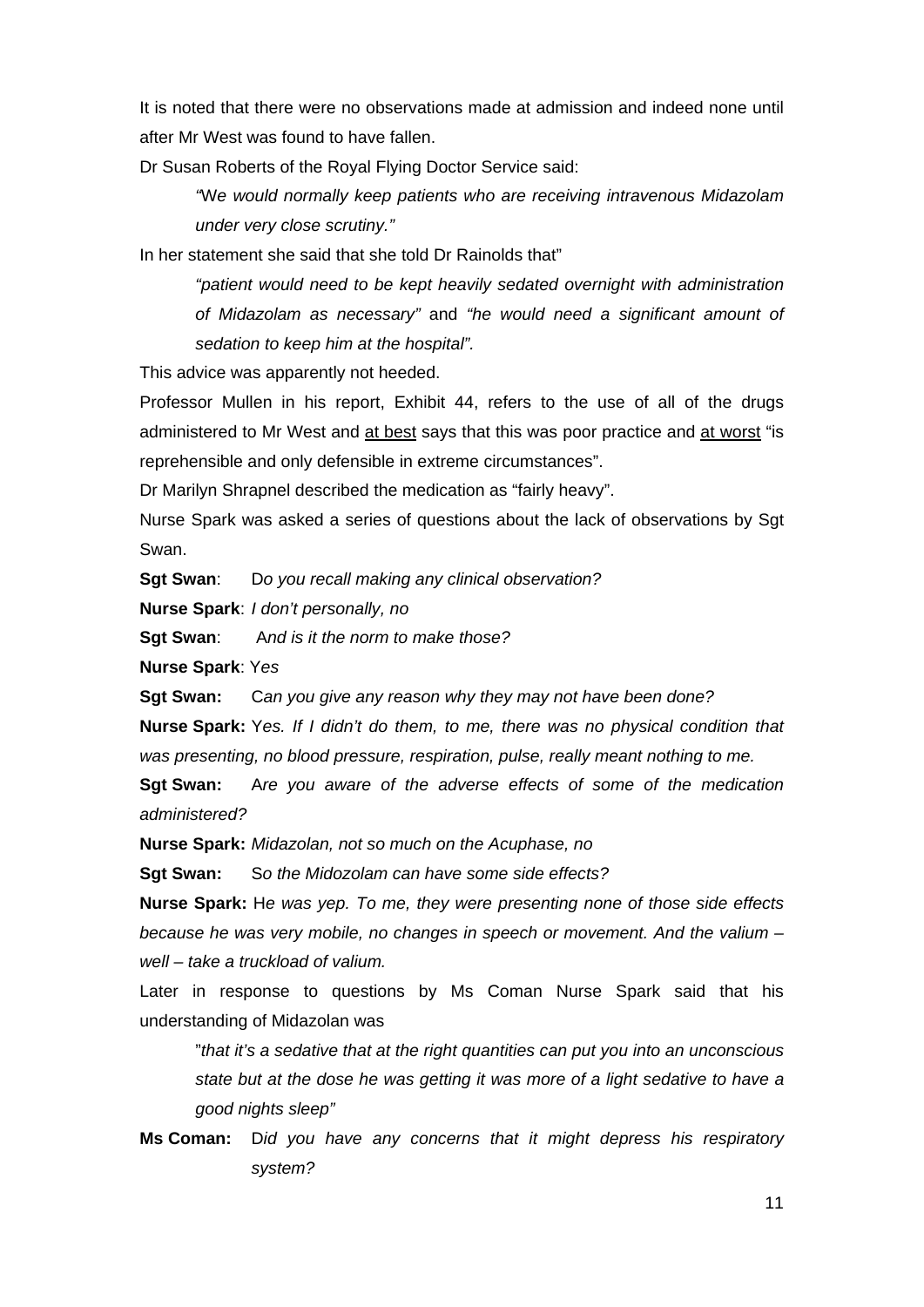**Nurse Spark:** N*o I wasn't, not at that dose.* 

**Ms Coman:** Y*ou said in your earlier evidence that you followed orders that were given. Were you not told to take observations of the patient piror to the giving of this drug?* 

**Nurse Spark:** I *don't believe I was told to take observations. But again its just like a standing order anyway.*

**Ms Coman:** *so you didn't see a need to take ---?* 

**Nurse Spark:** Nobody told me to take observations was the story – *it was my* 

# *decision not to.*

No observations were taken at admission.

No observations were taken during Nurse Spark's shift.

No observations were taken during Nurse Harvey's shift until after the fall.

No observations were taken despite Mr West receiving at least 6 different medications**,** some of which were sedatives or even anaesthetics.

Rosemary Jackson said in her statement that:

*"At about 4:30 p.m. Dr Rainolds and a male nurse called Jamie came up and administered Westy with more drugs and said that this would give him about fourteen (14) hours sleep".* 

The fourteen hours sleep never eventuated but it seems that it was Dr Rainolds expectation at the time and may explain the lack of a care plan.

Doctor Rainolds said he left the hospital at about 18:00. He left no notes on the file concerning future treatment of Mr West. He had a telephone handover to Dr Marshall who was on call and who never attended the hospital and never saw Mr West until after the fall, at about 4:00 on 31 December 2002. Dr Rainolds said in evidence that:

*"At the point where I left the hospital medication was working and I had no reason to suspect it would stop working".* 

He also said:

*"I didn't think it was my place to suggest to my superintendent what to do if the treatment that I prescribed did not work".* 

#### **Between 18:00 – 22:00**

There are only 2 nursing entries as follows:

19:00 *patient very adamant that he was not staying in hospital overnight. Asked patient to hang around and discuss options. Contacted M. Marshall – if any further problems or patient leaves (let him leave) and contact police. Meanwhile give 10mg Valium orally stat and in 1/24 give 10 mg Valium orally if nil effects contact M. Marshall.*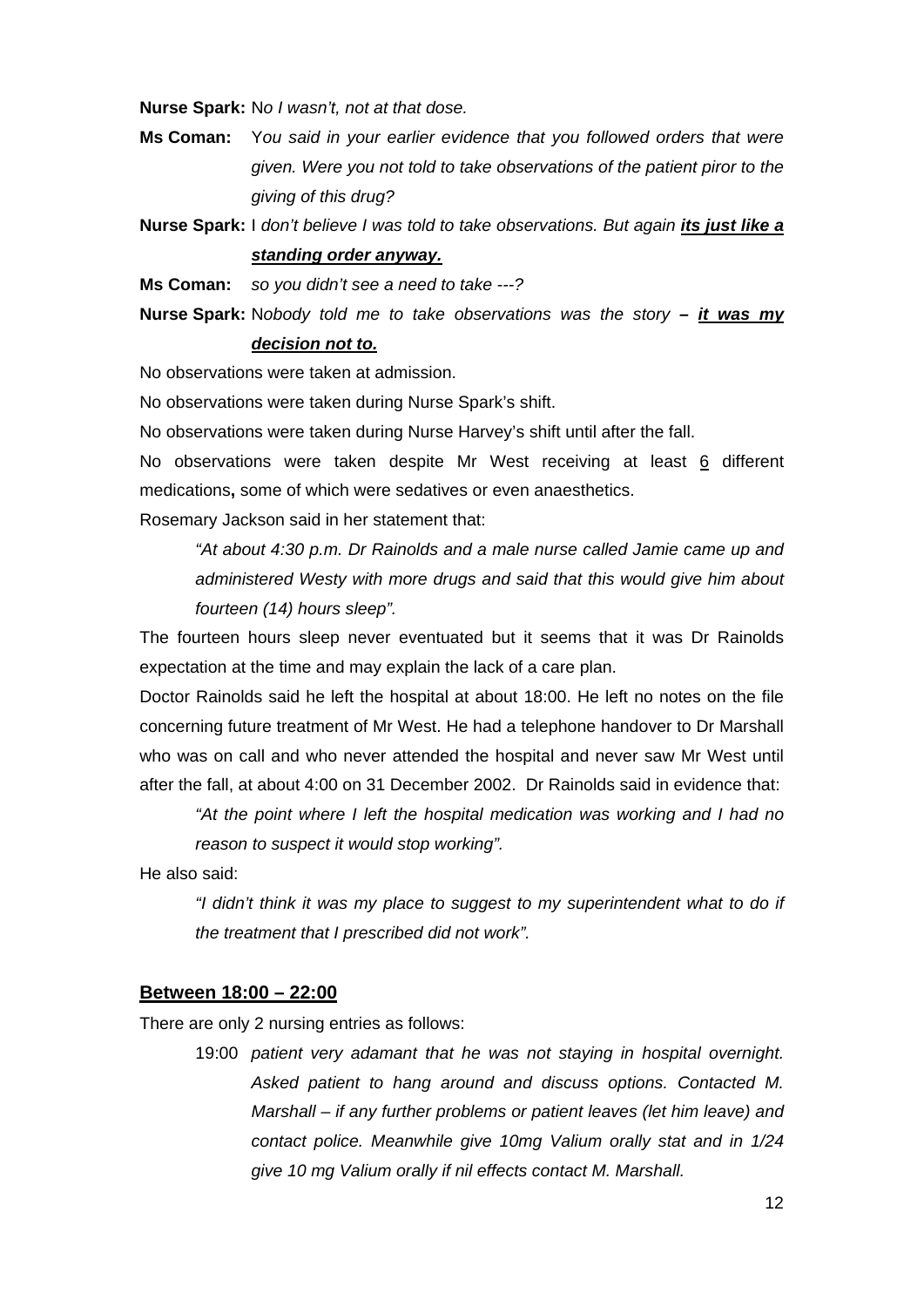*22:00 patient given above medication. Patient has been verbally aggressive. Restless – nil signs of physical aggression noted – patient has finally decided to sleep. Dr Marshall notified – can give further 10 mg Diazepen if required overnight. Photocopies of relevant documentation to accompany patient to Rockhampton with medications.* 

Both entries were made by Nurse Spark.

Mr West was given 10mg Valium orally at 19:00, 20:00 and 22:00.

During this period Nurse Spark spent a lot of time with Mr West including time on the balcony. Mr West wanted to smoke and he was happy up there. Ms Jackson was also present until about 21:30 and Nurse Spark said that Mr West was calmer when she was with him. Mr West was placed in the closest room to the nurse's station. The only other patients, 3 women, were in a room 2 doors away.

Some time before Nurse Spark ceased duty at about 23:00 Mr West went through the ward where the women were, went outside and urinated against the wall. During the process he wet his pants. Nurse Spark then physically helped Mr West shower. Nurse Spark did not note this in the file as he "didn't see (it) really relevant" neither did he tell Dr Marshall although he thinks he told Nurse Harvey.

Before this, Mr West had been asleep in his allocated room, not on the balcony. Mr West told Nurse Spark that he urinated there because "he wasn't sure of where he was going" but he thought he was somewhere that was appropriate.

Despite the fact that Nurse Spark had no concerns for his own safety due to Mr West, he nevertheless had concerns for the female nurses coming on shift after he ceased duty, for the other patients and for Mr West himself.

In relation to the phone call by Nurse Spark to Dr Marshall at 19:00, Nurse Spark said

*I imagine I would've filled him in on the course of events to get him up to speed, to ensure he's got the best knowledge of what's going on in case he wanted to give more medication or redevelop his treatment.* 

It seems odd that in the later, 22:00, call Nurse Spark did not "Get Dr Marshall up to speed" on the fact that Mr West had gone through the women's ward and urinated on the outside wall – surely an unusual thing for a patient to do.

In response to Mrs Roberts, Nurse Spark said

"*In the latter parts of the shift he was a bit unsteady but he was never groggy.* 

*His eyes were just – he was so tired. He just wanted to go to sleep."* 

Mrs Roberts*: "if you didn't feel he was groggy or anything, why did you feel the need to have to shower him?*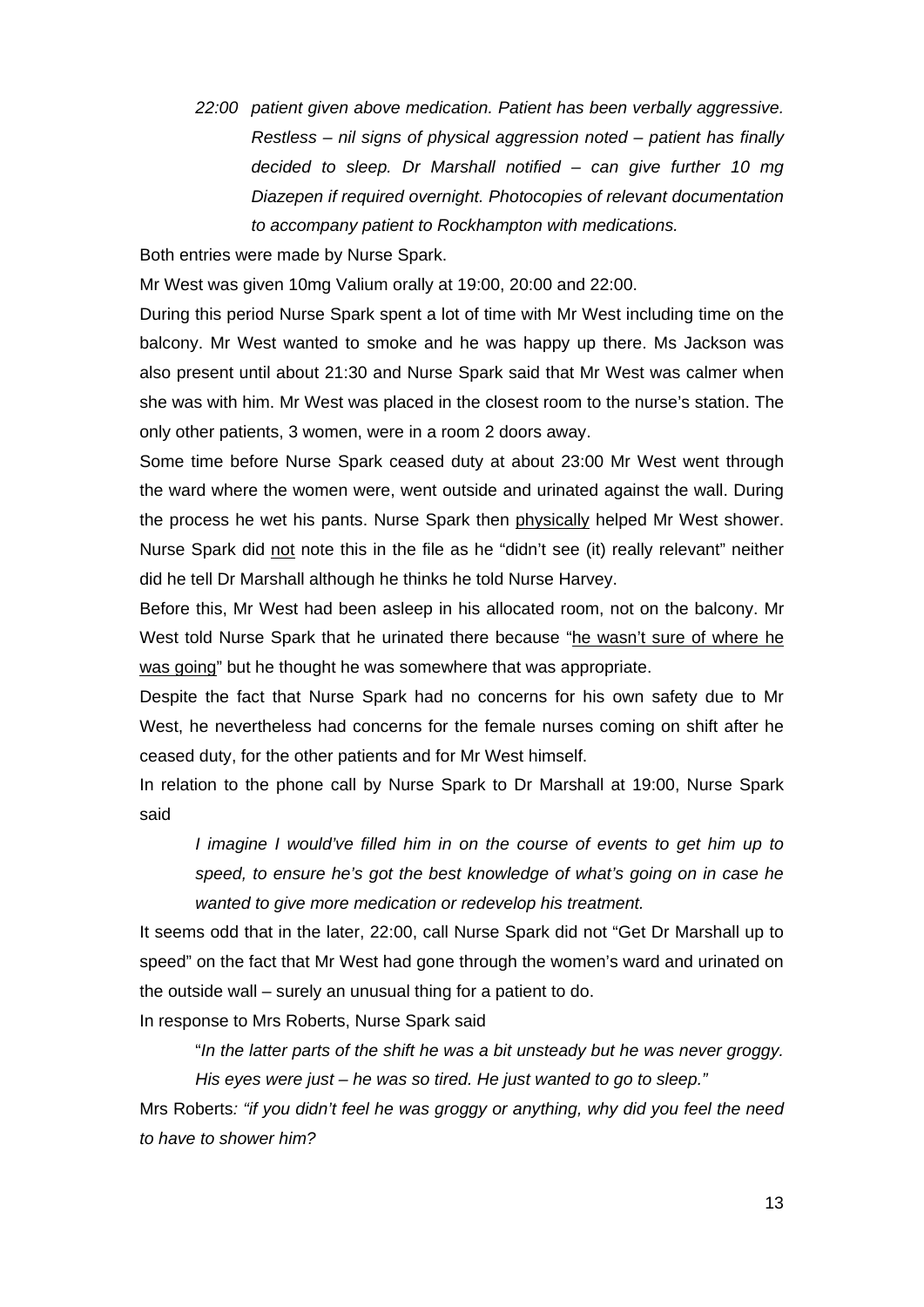Nurse Spark: I*n the earlier stages of the shift he wasn't. …but the latter stages he was unsteady, and that was when that occurred.* 

Nurse Spark said that when he ceased duty Mr West "*was in the bed"* as distinct from being on the balcony. Nurse Spark commenced duty at 14:30 but we do not know when he left the hospital although it was certainly after a face to face handover to Registered Nurse Lisa Harvey at about 23:00.

### **22:00 – 04:00**

The relevant inpatient progress notes for this period are as follows:

23:50 patient becoming increasing agitated. Attempted to leave building x 1, convinced to stay. Incontinent of urine. Showered self. Dr Marshall contacted, phone prescription. Diazepen 10mg PRN PO, same given. Patient unable to settle, verbally aggressive, refuses to go to room. Wants to sleep on chair on balcony.

02:00 patient sleeping

03:00 patient sleeping

03:55 heard a noise outside, found patient lying supine below on cement driveway. Patient groaning, responding to pain. PEARL, pulse regular. Dr Marshall contacted. Hard collar applied. Log rolled onto spinal board and transferred to A & E.

All of these entries were made by Registered Nurse Lisa Harvey. The only medication given was at 00:10 on 31 December – 10mg Diazepam, i.e. the phone order referred to at 23:50.

Registered Nurse Lisa Harvey arrived at the hospital at about 22:45 to commence her shift at 23:00 with Registered Nurse Susan Archer and Enrolled Nurse Wendy Newport. There were 4 patients. Nurse Harvey had a handover from Nurse Spark and she details this in her statement at paragraph 8.

Enrolled Nurse Wendy Newport recalls the handover a bit differently. She recalled that they were told that Mr West had "threatened his family with knives" (the reason for his "sectioning") and not to stand in his way if he wished to leave.

Nurse Spark and his shift apparently went off duty around 23:00 and the staff then on duty were RN Harvey and EN Newport upstairs with 4 patients – Ian West and 3 women – and RN Archer downstairs looking after emergency but she had no patients.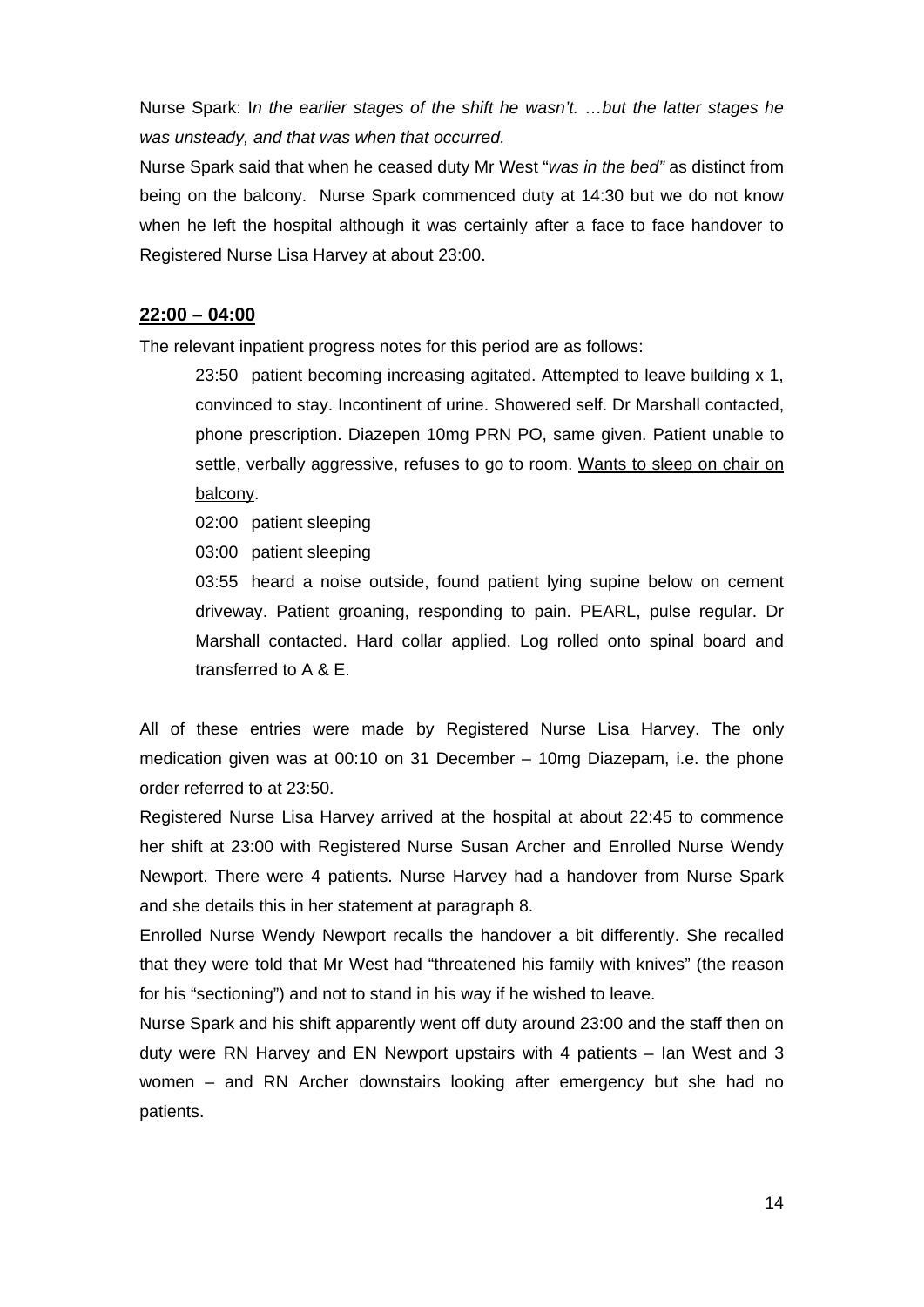Nurse Archer said that as she had no patients she came upstairs and although she never saw Ian West when she first came upstairs, she did hear him talking with Nurses Spark and Harvey. During the next few hours Nurse Archer alternated between upstairs and down – she was back upstairs at 00:10 when Nurse Harvey was getting the Valium prescribed by Dr Marshall over the phone, and given to Mr West at 00:10.

Nurse Archer said that Nurse Harvey had told her she had rung Director of Nursing Rankin but Nurse Archer does not know what was said.

In evidence, she said that by the time she came back upstairs Nurse Harvey had rung both DON Rankin and Dr Marshall.

She understood that Nurse Harvey had told both the DON and Dr Marshall that Mr West was out on the balcony.

She was asked by Sgt Swan if she had any conversation with Nurse Harvey about the "sort of response that she received from Maree Rankin and Dr Marshall". Nurse Archer was not present for the conversations but she said:

*"Thinking back it was probably that they were happy if he settled out there, that was fine"* and

*"Just to keep close to it, I guess, and keep in close contact with what was happening".* 

Nurse Archer said you had to leave the nurse's station in order to look out and see Mr West on the balcony. She said she stayed upstairs while Nurse Harvey had her meal break, that she and EN Newport took turns answering any calls and that

"*Wendy (Newport) spent most of her time in the hallway actually looking, watching the patient".* 

Nurse Archer estimated that between them Nurse Harvey and Nurse Newport checked on Mr West 5-6 times before she went on her meal break at 02:30.

She did not go upstairs again after her meal break and her next involvement was after Mr West fell.

Nurse Newport had a good recollection of events, both in her statement (made on 10 February 2003) and in her evidence. In her statement she recalls Mr West being very demanding between 23:00 and 23:50 and that during this period Mr West wet his pants and had a shower. She had been told at handover about the earlier urinating incident outside the women's ward.

She recalled the incident concerning Mr West saying he wanted to leave and Nurse Harvey's response that she would call the police and she recalled that Nurse Harvey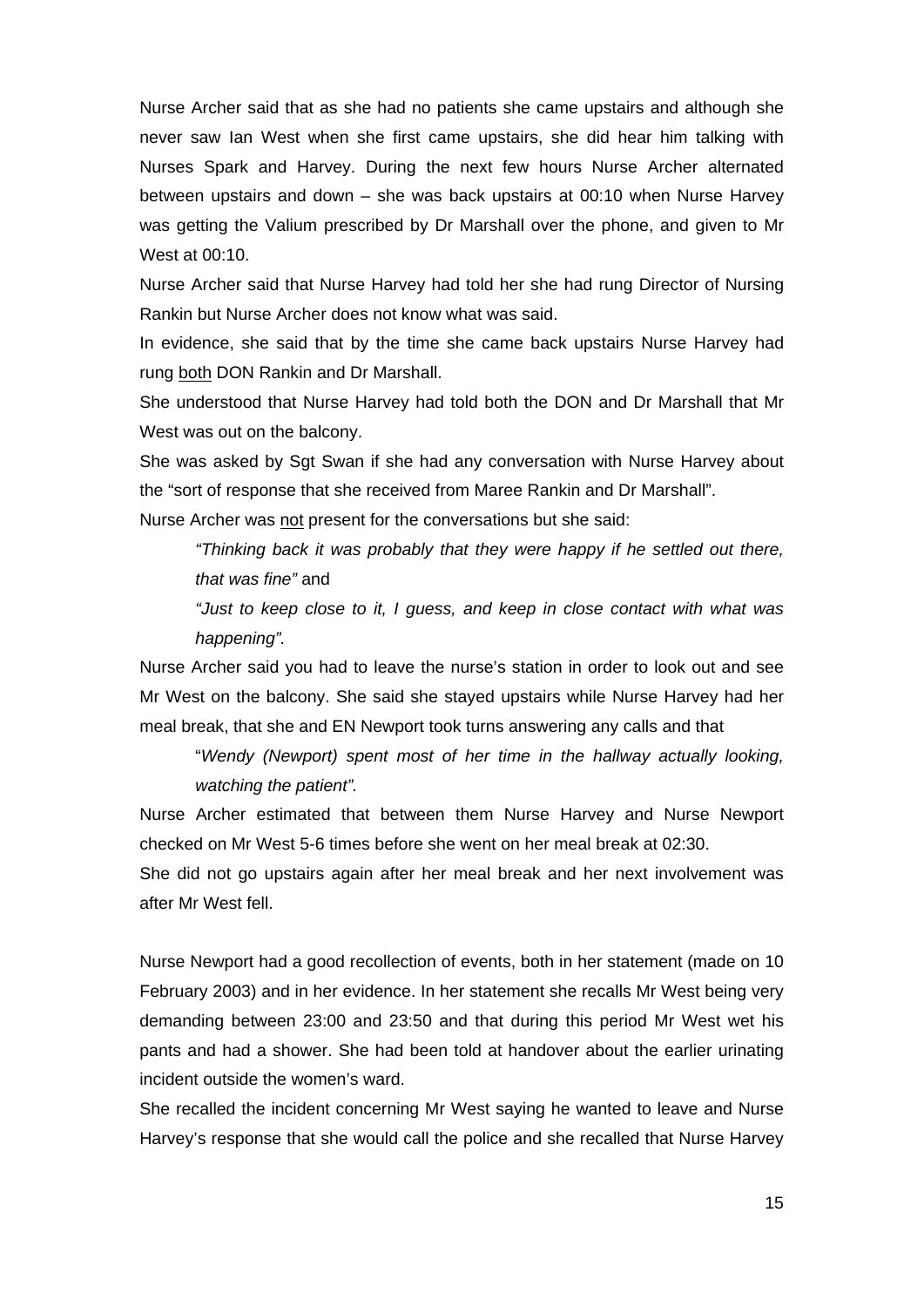rang the DON and Dr Marshall and the prescribing of 10mg of Valium. She also heard Nurse Harvey ring the DON again after speaking with Dr Marshall. After this Valium Mr West said something like:

*"I want to sleep on the balcony. I want to sleep outside."* 

She said that both she and Nurse Harvey attempted to dissuade Mr West but to no avail. Nurse Harvey refers to Mr West wanting to sleep on the balcony in her 23:50 file note.

She said he took his pillow and blanket from his bed, removed the mattress from the lounge chair on the balcony, placed them on the floor and made himself a bed.

She said she and Nurse Harvey checked Mr West every 15 minutes or so and on 2 occasions she went out onto the balcony and physically checked him.

She went downstairs at about 03:00 and when she came back 10 minutes later she checked him again and then sat at the nurse's station with Nurse Harvey.

At 03:30 she checked him again and went for her meal break. Just before 03:48, while she was in the Children's Ward, she heard a strange noise, looked out but could see nothing. She went to and walked past the Nurse's station and told Nurse Harvey of the noise. She looked out onto the balcony and said to Nurse Harvey "*Ian is not there. Can you come with me."*

They both walked onto the balcony and looked over at different places. She saw Mr West on the driveway below and told Nurse Harvey and they both went down the stairs and out to him.

During her evidence Nurse Newport said that she and Nurse Harvey discussed the fact they could not look after both Mr West and the other patients.

She felt he needed specialling and explained that she had worked in a psychiatric hospital and had specialled many patients. She felt that she herself could have specialled Mr West but that they would need another nurse to assist with the other patients. She said:

*"I thought she (Nurse Harvey when speaking to the DON) was wanting someone to come up and help us to special him."* 

She also said that she and Nurse Harvey discussed the situation concerning Mr West "and felt as though he should be specialled and that's why Lisa rang."

Mr McDougall asked Nurse Newport:

*"Is it fair to say that Mr West was the centre of your whole attention for the whole evening?"*

To which she replied "*Yes".*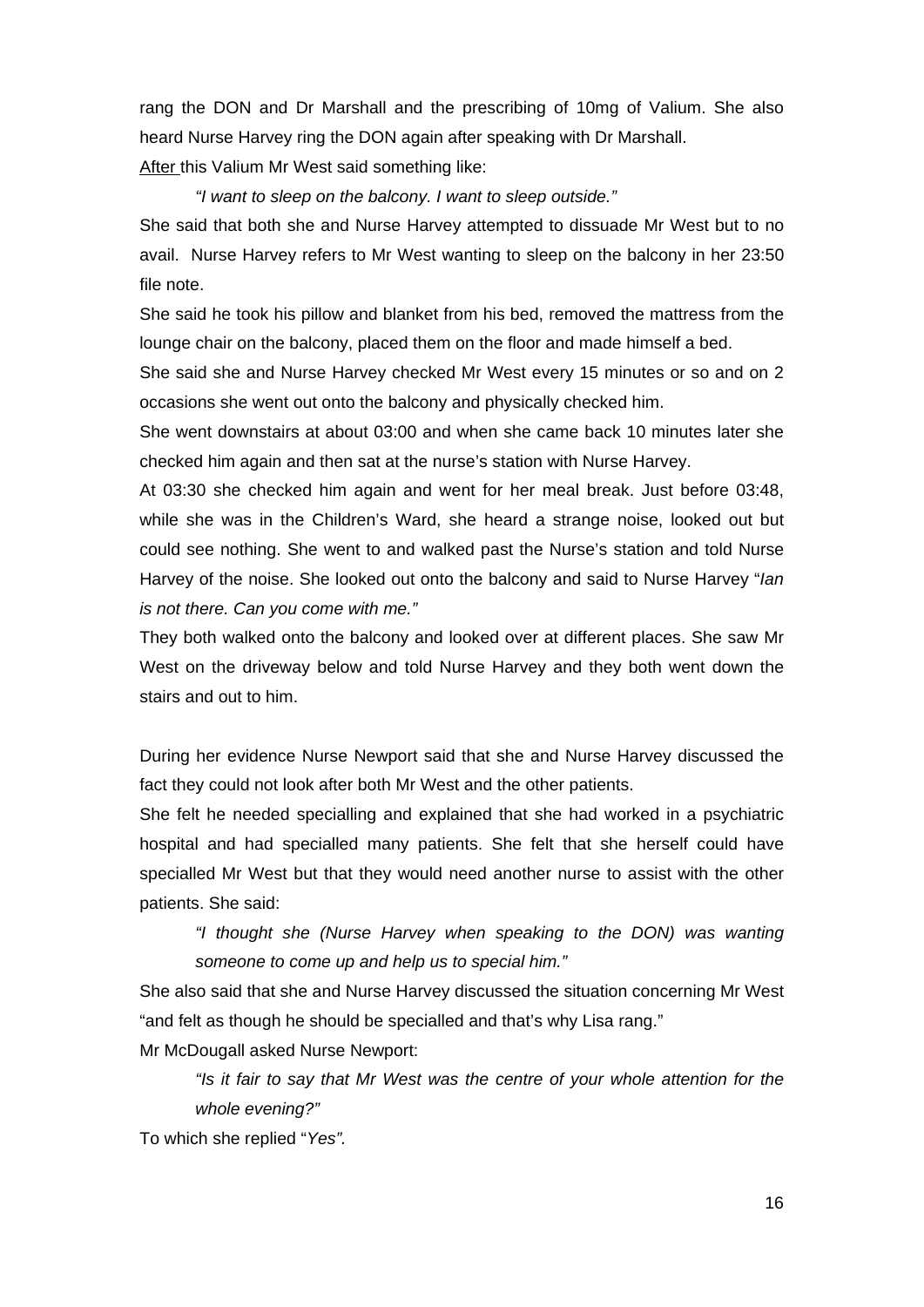Nurse Newport felt that the nurses never needed to call police to come and assist with Mr West. She agreed that Nurse Harvey was in charge. She also agreed that you could not see Mr West whilst seated at the nurse's station but she said "*We were visually – like looking at him all the time – a lot of the time."* This evidence agrees with that of Nurse Archer. Nurse Newport did not hear Nurse Harvey tell Dr Marshall that Mr West was asleep on the balcony.

She said that while she personally went out onto the balcony and checked Mr West twice, she checked through the glass door "*several times – many times."*

She agreed that Mr West was not under "*constant observation 'cause that would be called specialling."* The nurses had not been told to special Mr West.

She agreed that no physical observations such as pulse, temperatures and blood pressure were done.

The checks on Mr West were "*to make sure that he hadn't moved or turned over or just to be aware of what he was doing and where he was."* 

Nurse Newport agreed that she had absolutely no concerns that Mr West might fall off the balcony:

*"It didn't even enter my head that he might fall off the balcony. I was just concerned because of the situation and the area where he was."* 

Mr Fleming asked her if Nurse Archer had have been upstairs all of the time then:

*"\_ \_ \_ between the three of you there was sufficient resources that Mr West could have been kept under constant supervision, could be specialled?"* 

She replied:

 *"There would have been if she'd been up there, yes."* 

She also agreed that to her knowledge there was no plan for dealing with Mr West, his physical or mental condition or his medication overnight.

She felt it would probably have helped if either Dr Marshall or DON Rankin had come in that night and helped manage Mr West. Neither did come to the hospital before Mr West fell.

Nurse Newport said she saw Mr West's medication chart, was aware of the effects of the sedatives given to Mr West, was aware of "the basics" of bi-polar disorder and agreed that:

*"…if a patient is asleep as a result of those medications and wakes that they could be groggy and disorientated."* 

She said: *"I suppose, in the back of my mind, I knew the risk was there but I really didn't think it would happen."*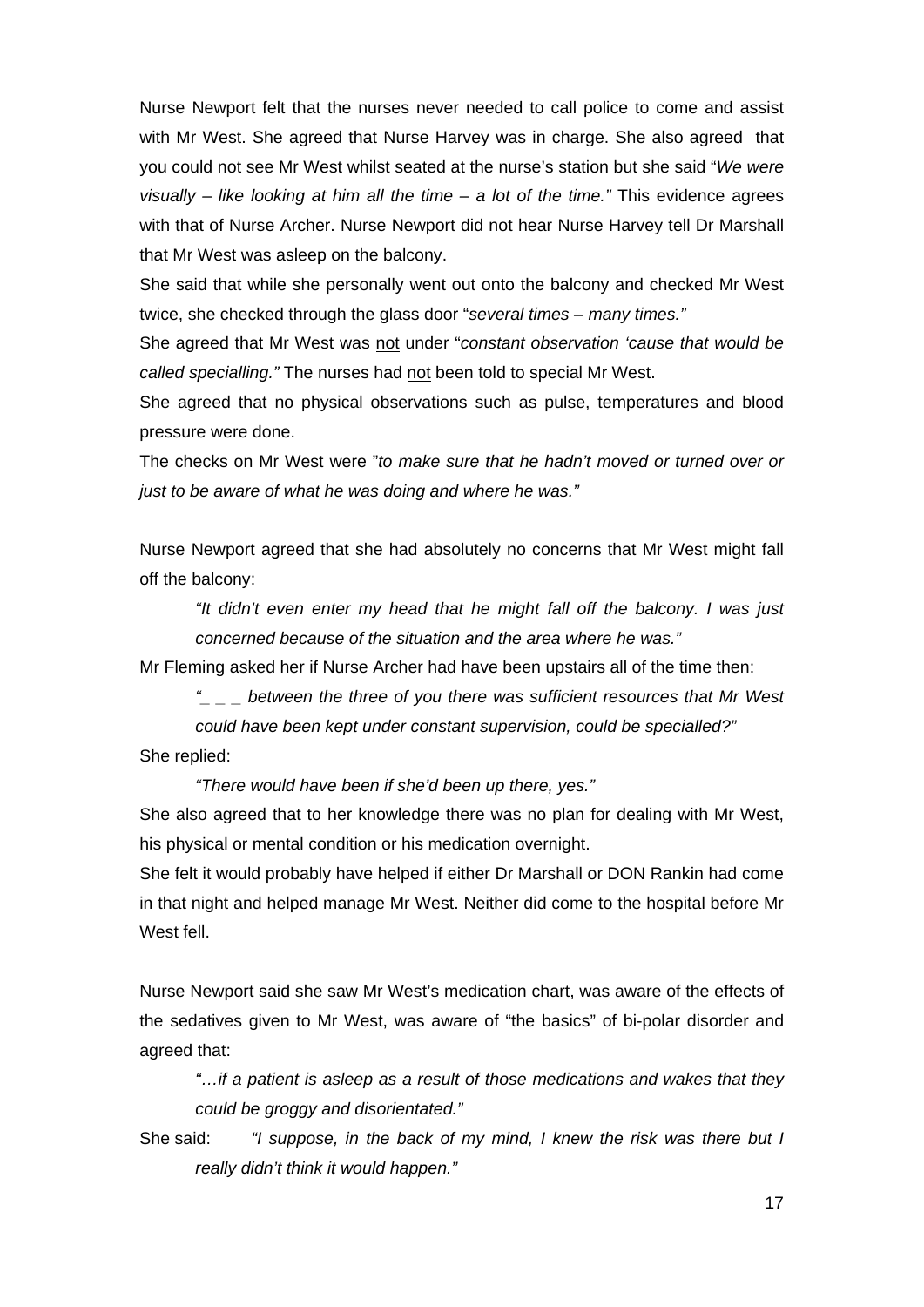Registered Nurse Lisa Harvey was "in charge" of the patients from about 23:00 30 December 2002 to perhaps 07:00 31 December 2002 i.e. she was the Senior Nurse on duty.

When she came on shift she had a handover from RN Jamie Spark. I have referred to this handover earlier.

She said she read Mr West's history at about that time and noted he had no history of self-harming behaviour, suicidal ideation or physical violence.

She was introduced to Mr West who she described as about 5ft 10 in with a shaven head and tattoos. Nurse Newport described him as "somewhat an intimidating fellow, a big man."

Nurse Harvey thought that Mr West became more agitated when he was told that a different staff member would look after him that night.

For the period from 23:00 – 00:00 he spent much of the time at the nurse's station talking, asking for things and on one occasion reported that he had wet himself. During this time his speech, which had been slightly slurred at the beginning

 *"Became progressively less slurred as he became more agitated."*  On one occasion he told her he was leaving but she said she would ring the police so he stayed - but not happily. During that same hour "*he became increasingly agitated and aggressive, eg swore, and punched the wall."* 

Nurse Harvey said that if she thought he would self harm she would have "specialled" him, i.e. kept him under constant supervision and would have rung and asked Dr Marshall to come, but Mr West did not indicate self harm.

Nurse Harvey rang DON Rankin at 23:50

*"to express my concern with Mr West's increasingly agitated and aggressive behaviour."* 

She explained the situation to the DON who suggested she ring Dr Marshall, the oncall doctor and if she wanted to, ring Rockhampton Mental Health Team for advice. Nurse Harvey rang Dr Marshall and "*explained to him what she had observed of Mr West and his level of agitation."* Dr Marshall gave a telephone order for 10mg Valium PRN which was administered at 00:10.

*"Dr Marshall advised me that if Mr West was most settled outside smoking to let him continue to smoke out on the balcony and if he attempted to leave, to let him go, telephone the police and request their assistance in returning him to the hospital."*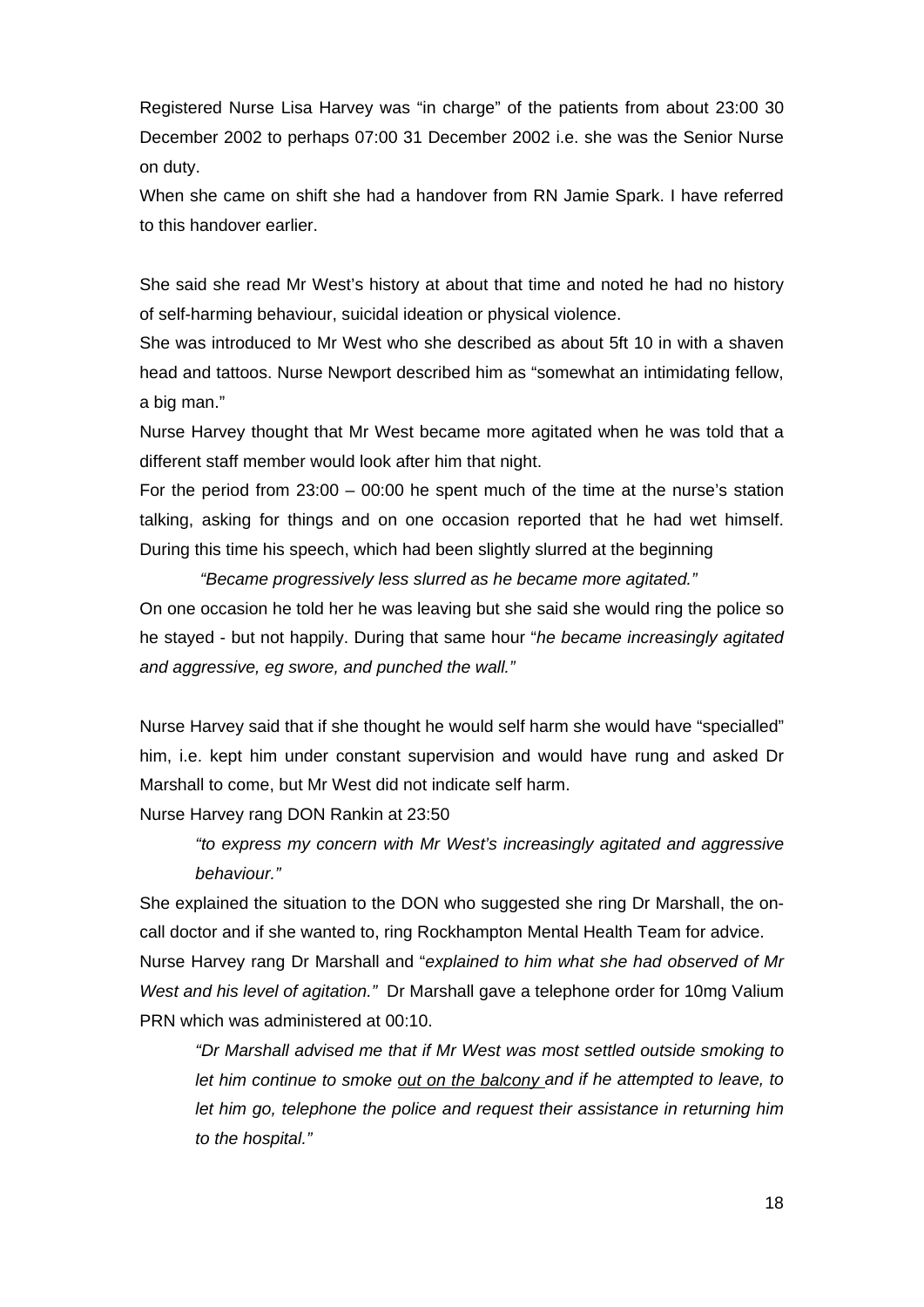Apart from her statement dated 4 April 2003, Exhibit 15, Nurse Harvey made hand written notes of the incident before she ceased duty on 31 December 2002, Exhibit 47 and typed out a note on 1 January 2003, i.e. the next day, Exhibit 48.

In her hand-written notes Nurse Harvey, when referring to the phone call with Dr Marshall, wrote:

*"Rang Dr Marshall – he gave order for 10mg Valium and advised not to confront Mr West if he tried to leave or go out on the balcony."* 

In her type-written notes she does not mention the balcony.

In evidence Nurse Harvey was questioned by Sgt Swan concerning who made the decision to allow Mr West to sleep on the balcony and who knew about the decision. She said at p703

*"I was concerned and once I'd spoken with Maree and Dr Marshall, and the patient seemed to be a lot happier, and we'd made the decision to allow him to sleep on the balcony, which all happened by about 00:10, I believe……so then I felt a lot happier."* 

- **Sgt Swan***: "OK so whose decision you just said "we'd made the decision to allow him to sleep on the balcony" obviously you were part of that process. Was that with Maree Rankin or with Mark Marshall?"*
- **Nurse Harvey***: "No, that was my decision. I had told Maree Rankin about it and she'd left it in my – it was ultimately my decision."*
- **Sgt Swan***: "What about Mark Marshall? Had you not discussed that with Dr Marshall?"*

**Nurse Harvey***: "Yes, I did."* 

**Sgt Swan***: "And he was aware that the patient … was wanting to sleep on the balcony?"* 

**Nurse Harvey***: "Yeah"* 

**Sgt Swan***: Was he aware of your decision to allow him to sleep on the balcony?"* 

**Nurse Harvey***: "Well I told him, yeah"* 

**Sgt Swan***: "OK and did he have any argument with you on that point?"* 

**Nurse Harvey***: "No"* 

- **Sgt Swan***: "OK there was no other suggestion given to you to do something different?"*
- **Nurse Harvey***: "Not that I can recall…. I'd told them that I'd try to sleep him in his room, but every time I attempted to, he'd get more and more agitated and aggressive… that was the only place he was settled."*

In relation to the phone call to Doctor Marshall, Nurse Newport said at Para 16: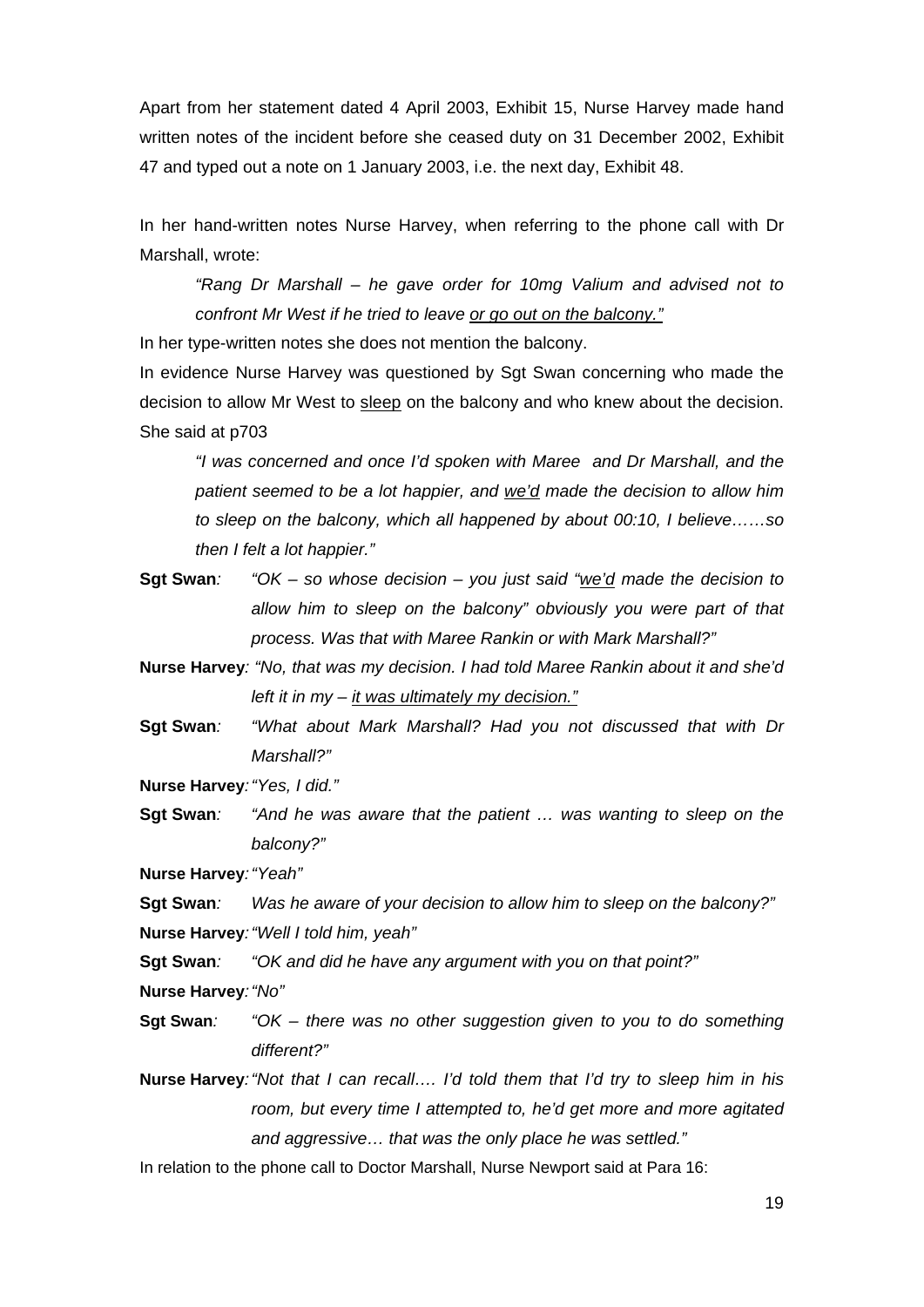"*After the Valium had been given to him, Harvey tried to encourage him to do back to bed and rest several times. I also suggested several times to him to do that. He would not go and lie down he simply refused. He said something like "I want to sleep on the balcony. I want to sleep outside" and "he took his pillow and his blanket and walked past the nurse's station and said he was going to sleep on the balcony."* 

In oral evidence she said a similar thing.

This seems to indicate that the sleeping on the balcony followed the conversation with Dr Marshall.

Nurse Archer recalled in her statement that she spoke to Nurse Harvey as she was getting the medication for Mr West, i.e. the 10mg Valium ordered over the phone by Dr Marshall, and Nurse Harvey said:

*"He's out on the balcony cause he wanted to go out on the balcony to sleep."*  In her statement at Para 19 Nurse Harvey refers to the conversation with Dr Marshall, at Para 20 she says she gave the Valium to Mr West at 00:10, at Para 22 she said she then did a medication round for the other patients and at Para 23 she says:

"*At that time (i.e. after she returned to the nurse's station) Mr West walked up to the nurse's station with his pillow and blanket…and said to me he was going out on the balcony to sleep."* 

At Para 26 she said she again rang the DON and told her that:

*"(a) Dr Marshall had given me an order for PRN Valium I had administered 10mg* 

 *(b) the patient had said he was going to sleep on the balcony* 

 *(c) I had been unable to persuade him to return to bed* 

 *(d) he had made himself a bed on the balcony and appeared to be settled."* 

At Para 27:

*"The DON said to me "Are you concerned about him being out on the balcony?" I said that I had reviewed his chart earlier and could find no entry that indicated to me he was likely to self-harm or had suicidal ideation."* 

At p240, Dr Marshall was asked by Sqt Swan:

*"When did you become aware that he was sleeping on the balcony?"* 

Dr Marshall: "*At, I believe, but I'm not – I believe when I found him – when I got called to say he was on the concrete down below, after that…I'm not absolutely certain of that."* 

Doctor Marshall could not recall if Nurse Harvey had told him that Mr West would not return to his room or that he seemed most settled when he was outside on the balcony smoking cigarettes.

In all of the circumstances I am not satisfied that Dr Marshall ever knew that Mr West was sleeping on the balcony until he was called to the hospital about 04:00 on 31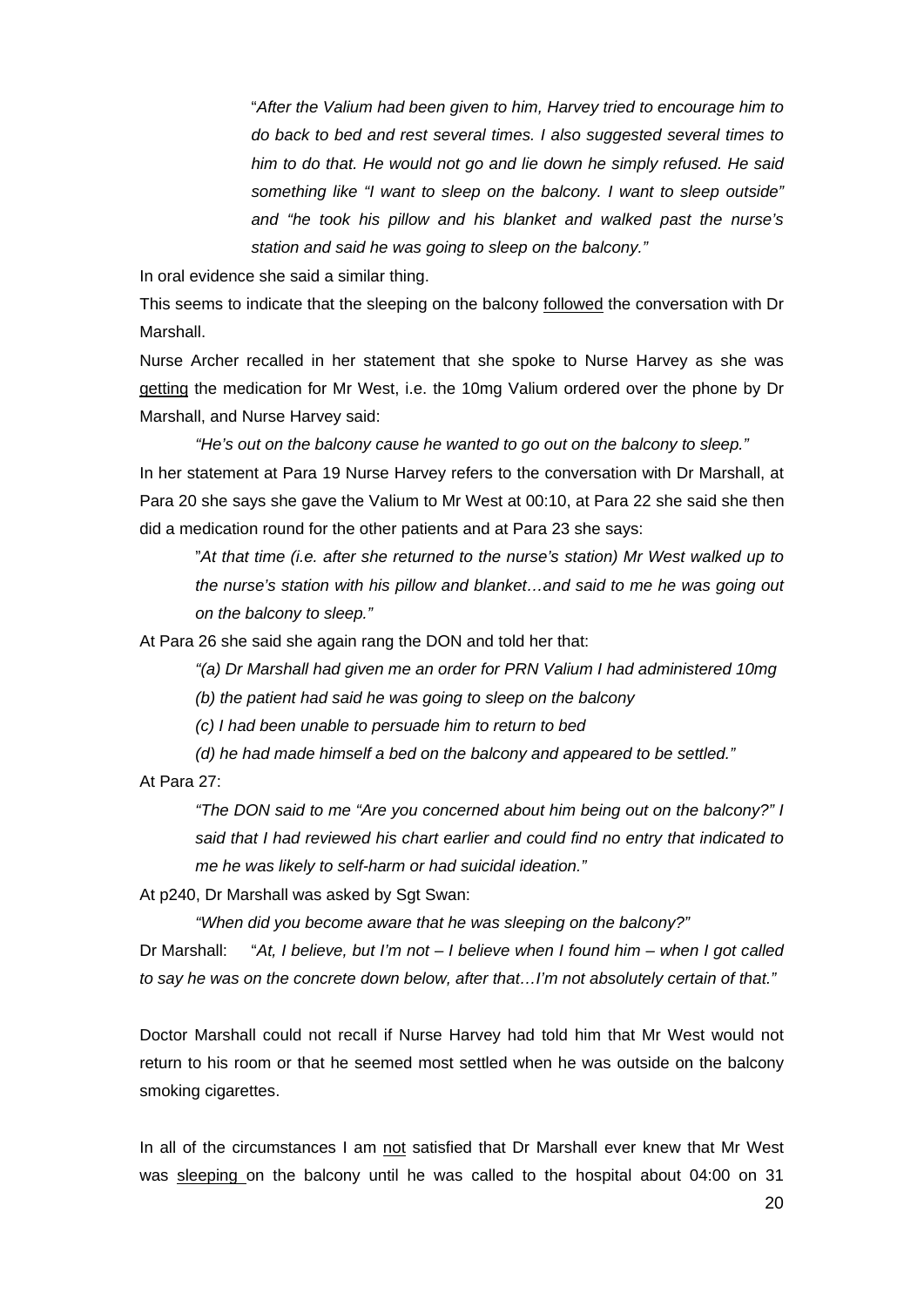December 2002 but I do believe he knew that Mr West had been out on the balcony smoking.

In her statement at Para 6 DON Rankin said:

*"I asked Harvey where Mr West was within the ward. She said that he was out on the balcony. Harvey indicated to me that he had said he was going to sleep on the balcony, that she and Newport had tried to dissuade him and that he had sworn at them and gone out onto the balcony. He had not physically pushed her aside but had been determined to get outside. She said "he seems quite happy out there, he has made himself a nest." I said "What do you mean. Is he on one of the lounge beds?" She said he had pulled the mattresses off the lounges and had laid down on them to go to sleep. I said "keep a careful eye on him "and something along the lines of "I don't want him going over the balcony."* 

I therefore accept that DON Rankin knew that Mr West was on the balcony asleep or for the purposes of sleeping by about 00:15 on 31 December 2002.

I believe that 4 nurses knew that Ian West was asleep on the balcony on the morning of 31 December 2002, i.e. DON Rankin, RN Lisa Harvey, RN Susan Archer & EN Wendy Newport. No doctor knew of this.

# **The Committal Question**

In his submissions, Mr McDougall drew my attention to a recent inquest by the State Coroner Mr Barnes into the death of John Walter Hedges.

Mr Barnes looked carefully at the question of criminal negligence in a medical setting and while I will not go into the same detail as Mr Barnes did, I will spend some time on this very important issue.

I will also use some of Mr Barnes's wording.

S43(2)(b) of the Act requires a finding setting forth "*the person (if any) committed for trial," i.e. whether any person should be charged, in this case, with manslaughter."* As I said earlier, S43(b) does not permit a coroner to suggest that any particular person is found guilty of any criminal offence – but I am required to consider whether a jury, properly instructed, could convict a person.

# **The Criminal Code**

Section 291 of the Criminal Code provides that it is unlawful to kill another person unless that killing is authorised, justified or excused by law.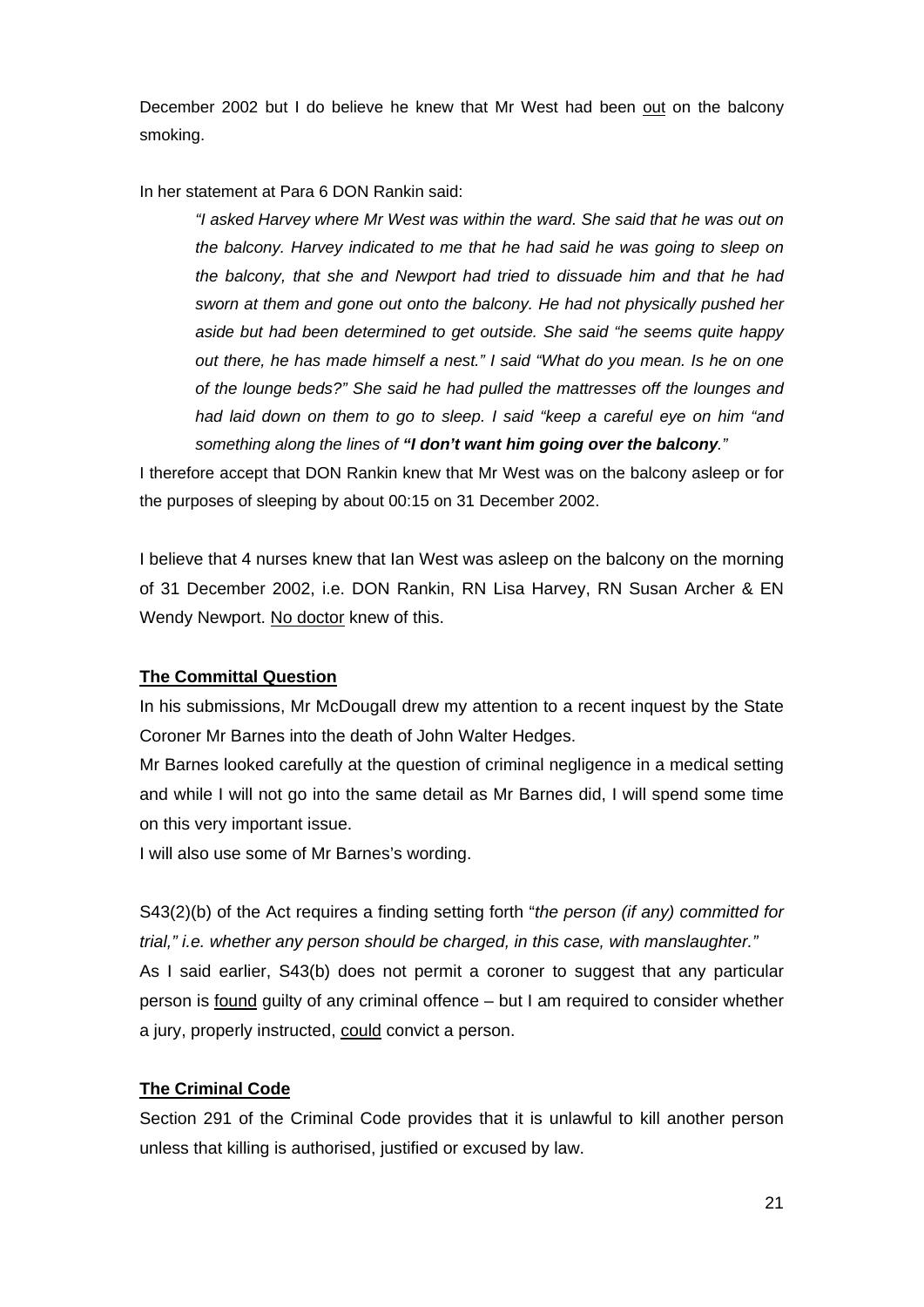Section 293 provides that any person who causes the death of another is deemed to have killed that person.

Section 296 says that a person who does an act which hastens the death of another is deemed to have killed that person, even if the deceased person was labouring under some other disease or disorder.

Section 300 states that "*any person who unlawfully kills another person is guilty of a crime, which is called murder, or manslaughter, according to the circumstances of the case."* 

Section 302 defines murder as an unlawful killing where the offender intends to kill or do grievous bodily harm.

Section 303 provides that any person who unlawfully kills another in circumstances which do not constitute murder is guilty of manslaughter.

Therefore the only offence that needs to be considered by me is manslaughter by way of criminal negligence.

Section 288 of the Criminal Code also needs to be considered. In so far as is relevant to this case it provides: *"it is the duty of every person who….undertakes to administer surgical or medical treatment to any other person….to have reasonable skill and to use reasonable care in doing such act, and the person is held to have caused any consequences which result to the life or health of any person by reason of any omission to observe or perform that duty."* 

In my opinion, before anyone could be found guilty of any criminal offence relating to allowing Mr West to remain on the balcony to sleep, the prosecution would need to prove beyond a reasonable doubt the following:

- (1) by allowing Mr West to remain on the balcony they failed to use reasonable care and
- (2) that failure caused the death of Mr West in a direct sense

Courts have held that to be criminally liable the prosecution needs to prove a more blameworthy departure from the expected standards than is required by a plaintiff seeking civil redress.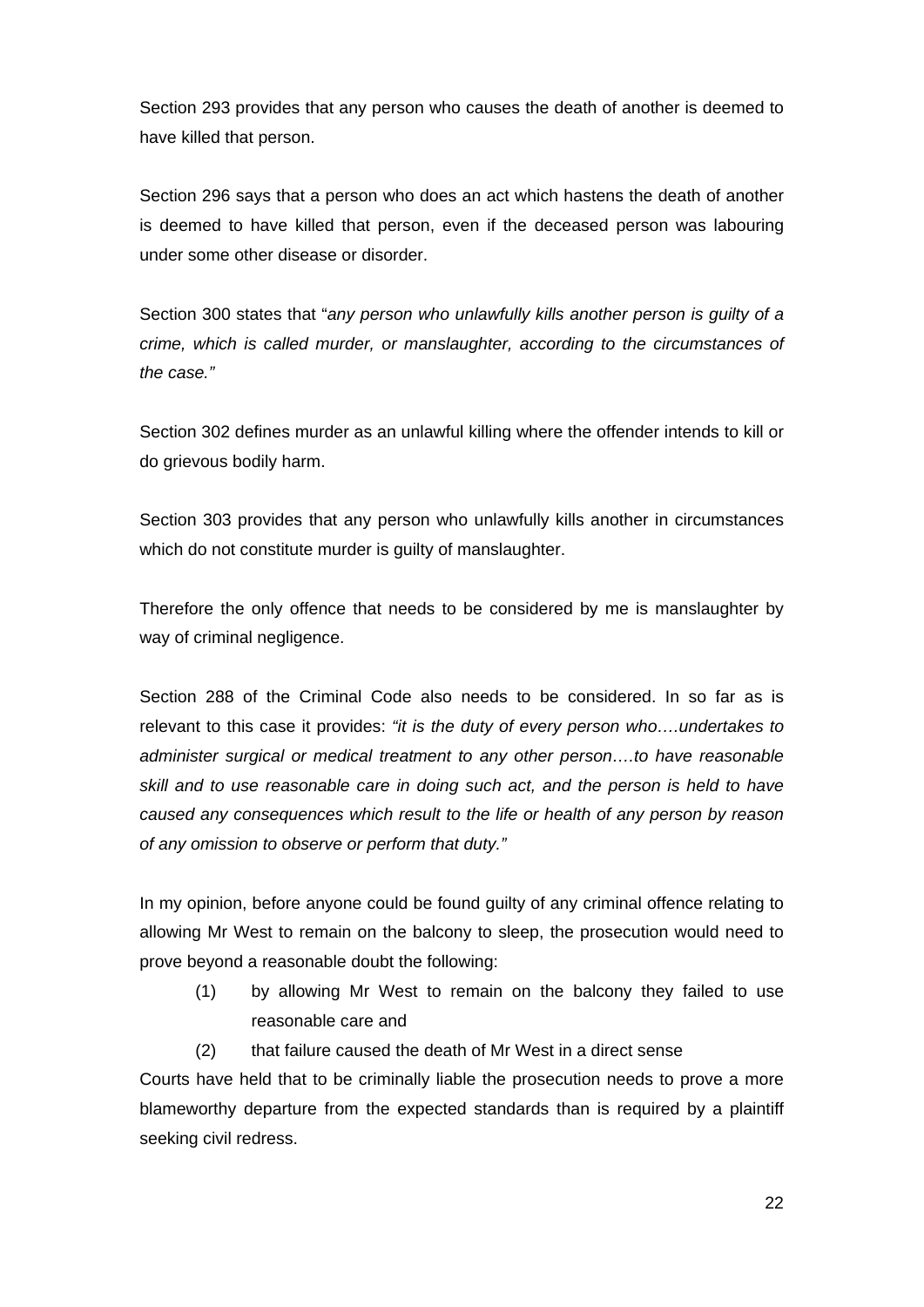The classic judicial articulation of this difference is found in R  $-v$ - Bateman  $3$  where Hewart LCJ said:-

*In explaining to juries the test which they should apply to determine whether the negligence in the particular case amounted or did not amount to a crime, judges*  have used many epithets, such as "culpable", "criminal", "gross", "wicked", "clear", *"complete". But, whatever epithet be used, and whether an epithet be used or not, in order to establish criminal liability the facts must be such that, in the opinion of the jury, the negligence of the accused went beyond a mere matter of compensation between subject and showed such disregard for the life and safety of others as to amount to a crime against the State and conduct deserving punishment….it is desirable that, as far as possible, the explanation of criminal negligence to a jury should not be a mere question of epithets. It is in a sense a question of degree and it is for the jury to draw the line, but there is a difference in kind between the negligence which gives a right to compensation and the negligence which is a crime. (emphasis added)* 

In the case of Taktak (1988) 34 A Crim R 334 Yeldham J, when considering whether negligence is sufficiently serious to amount to criminal negligence, said that "a very high degree of negligence" was necessary and also "indifference to an obvious risk", that the jury had to be convinced that the defendant had a reckless disregard to the danger and that mere inadvertence was not enough. *(emphasis added)*

In the case of Nydam –v- The Queen [1997] VR 430, the Court said that to amount to criminal negligence the act causing death must have involved such a great falling short of the standard of care which a reasonable person would have exercised in the circumstances and which involved such a high risk of serious harm that the act merited punishment. *(emphasis added)*

In an article in (1999) 6 Journal of Law and Medicine, 253, Professor Yeo and Ms Callahan suggest that while in civil cases any falling below the standard reasonably expected will lead to liability, in criminal cases the amount and degree of negligence determine whether a crime has been committed.

But what is that degree of negligence that is needed for criminal liability?

-

<sup>3</sup> R –v- Bateman (1925) 94 LJKB 791; (1925) All ER Rep 45; (1925) Cr App R 8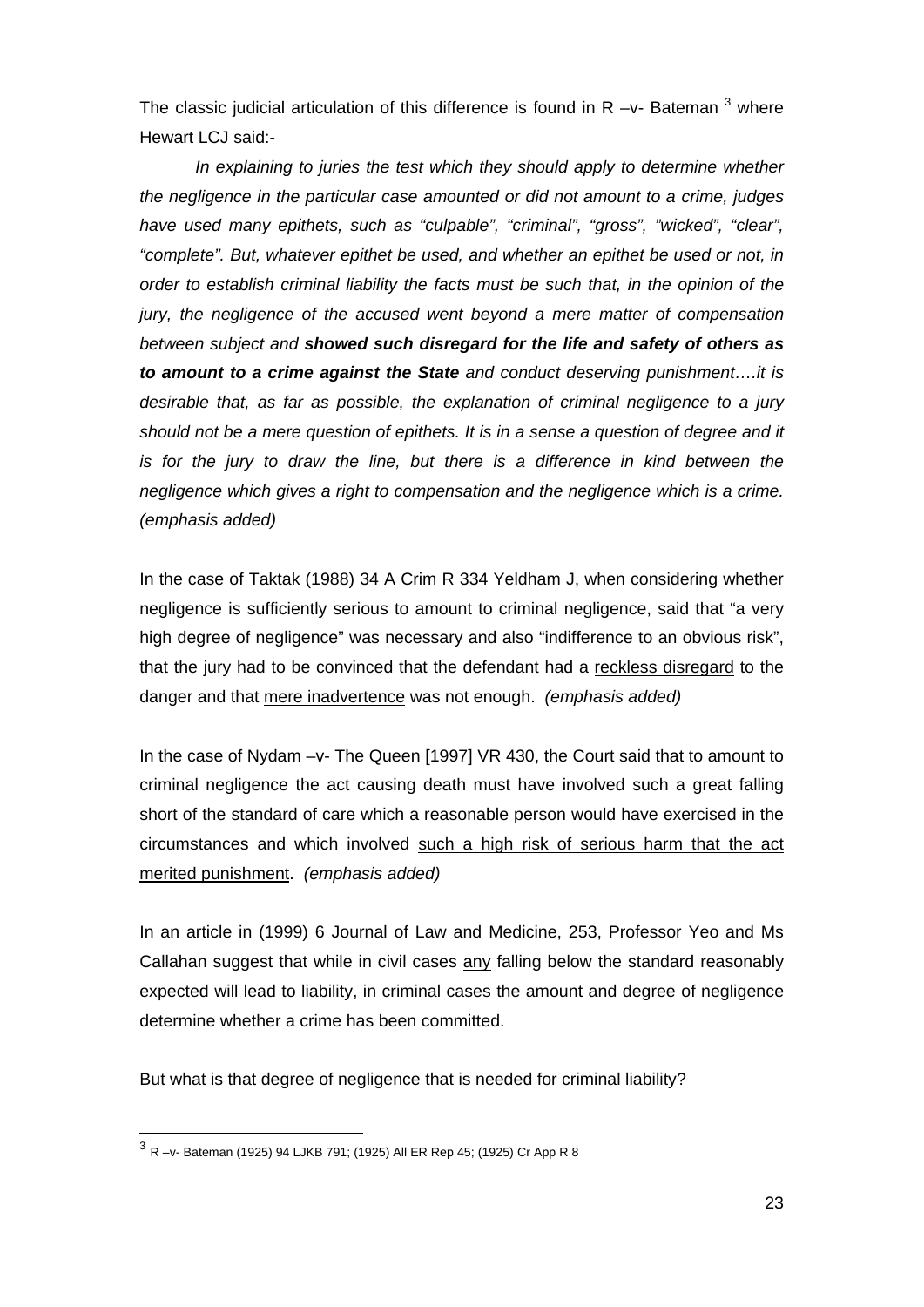### **The Nurses on Duty**

Nurse Harvey agreed that while Mr West had been heavily sedated "it hadn't touched him" She said that by allowing him to go onto the balcony and smoke she could see that he was markedly more composed and calm and she felt that if she allowed him to continue to do that she would be able to control the situation. Surely there is a difference in degree between allowing Mr West to go onto the balcony to smoke as opposed to Mr West telling her that he was going to sleep on the balcony.

Nurse Harvey said at p698 transcript that "*I didn't ever consider that a patient could fall over the railing (on the balcony)."* 

She said that if he had shown signs of being heavily sedated and she was worried about him she would have moved him to a room where she could observe his respiration and check that he was not going into respiratory arrest or choke on his tongue. Similarly if he had been suicidal he would have been under constant watch. She was asked: "*..surely there is a risk of having a patient who is groggy, may not know where they are, maybe disorientated on the balcony?"* 

To which she replied (p699)

 *"In hindsight, yes – of course but I had 2 choices – force him to stay in his room or allow him to stay on the balcony where he was safe and observe him regularly and at that point in time it wasn't in my mind that he would fall over the edge."*

#### At page 700 she said:

"*Now looking at it, there's a potential that with all those medications on board that it would suddenly hit him at some stage – it certainly hadn't, unfortunately, when I came on."*

*"After I gave him 10mg Valium you could see he was exhausted mentally as well as physically, he went to sleep almost straight away – I guess that was when the medication was catching up with him, but this is all hindsight."*

There seems to me to be significant evidence that Nurse Harvey's conduct in allowing Mr West to sleep on the balcony falls short of the care that a reasonable person in her position could be expected to exercise. But – is this based on hindsight or is it something that a reasonable nurse in her position or even a reasonable person would have foreseen?

Nurse Harvey said "*it wasn't in my mind that he would fall over the edge."* – But would it have been in the mind of a reasonable observer? I believe that it would.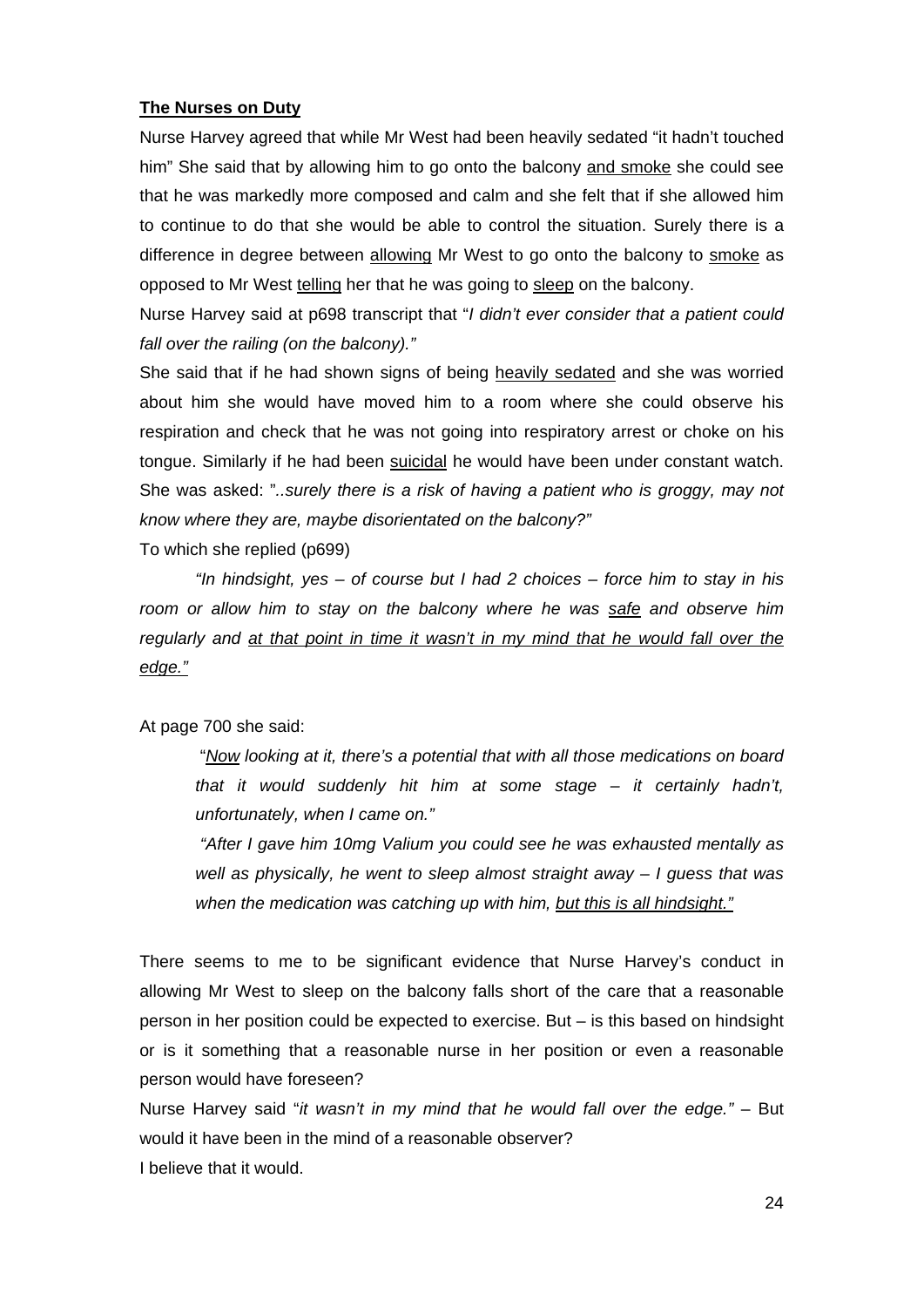We have expert evidence from Professor Mullen who said when commenting on Dr Reddan's *"with the information available to the medical and nursing staff at the time, it was reasonable for the nursing staff to allow Mr West some choice and to spend time on the balcony"* The difference between spending time on the balcony or sleeping there overnight:

"*my reading of the evidence from the nursing staff and their statements suggest that it wasn't, as it were a favoured option, it was a no alternative choice, or at least the only alternative would have been to manhandle him off the balcony and into his room. That appears to be, to me, the burden of what the nursing staff said about the situation. So it's a choice really between physically removing him or accepting the fact that he was on the balcony……and I think I can understand in those circumstances why they accepted his remaining on the balcony"* 

With the greatest respect, I believe that common sense would then say if he is to remain on the balcony and sleep, what should or could the nurses have done to ensure he was safe?

Nurse Harvey said that if he had shown signs of being heavily sedated and if she was worried about him she would have moved him to a room where she could observe his respiration and check that he was not going into respiratory arrest or choke on his tongue.

Or if he had been suicidal he would have been under constant watch.

She did not suggest extra staff, nor that she would need authorisation to do these things but she seemed to indicate that she would have ensured constant supervision and/or observation in the above circumstances BUT she felt he was safer on the balcony.

Nurse Harvey did not foresee the risk and therefore in all the circumstances I do not believe that a properly instructed jury could convict her.

Nurse Harvey was the Senior Nurse that shift. She was in a direct sense responsible for the welfare of the patients – but I do not believe she was the only person responsible for the patients.

Most witnesses agreed that Dr Marshall was ultimately responsible for the patients and their treatment – but he did not know that Mr West was sleeping on the balcony.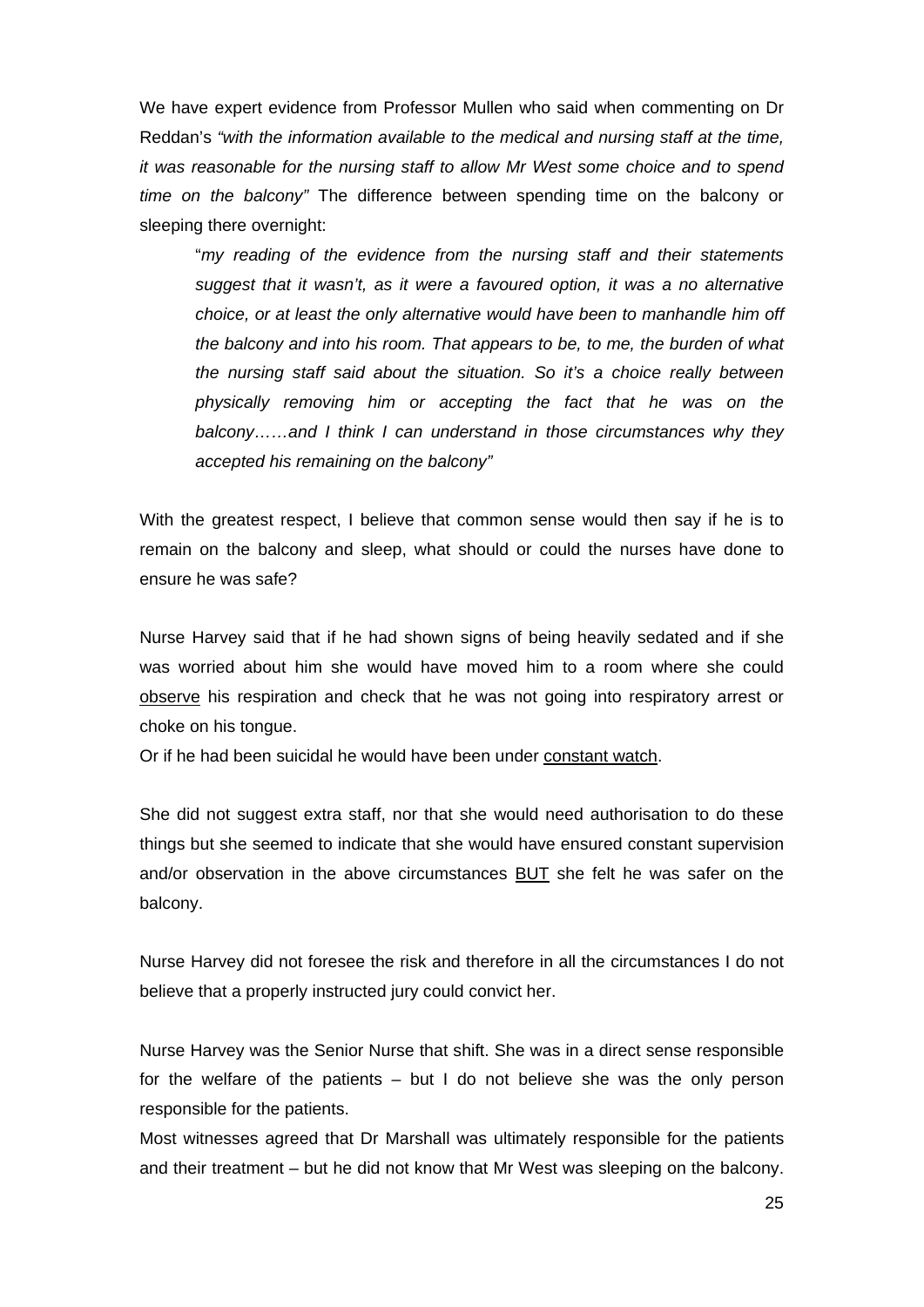As I said previously, Dr Marshall could not be held responsible for Mr West's fall in a direct sense.

I will return to Dr Marshall again later.

I believe that DON Rankin had a certain responsibility for the patients – and that this increased when she was told by Nurse Harvey that Mr West was asleep on the balcony. When Nurse Harvey told DON Rankin that Mr West was sleeping on the balcony, the DON asked *"are you happy about him sleeping on the balcony?"*  (Transcript page 698).

In her statement DON Rankin said at paragraph 6:

 "*What do you mean? Is he on one of the lounge beds?"* She (Nurse Harvey) said he had pulled the mattress off the lounge and had laid down on them to go to sleep. I said *"keep a careful eye on him"* and something along the lines of *"I don't want him going over the balcony."*

Nurse Harvey denied in her evidence that the last words about going over the balcony were said. She did not mention these words in her written statement nor her notes, Exhibit 47 and Exhibit 48.

Even if the words were uttered (and I have some doubt that they were) they indicate that DON Rankin actually turned her mind to the possibility that Mr West may in fact fall from the balcony. This must certainly raise her level of responsibility and commensurately reduce that of Nurse Harvey.

It seems to me that even though Mr West was actually at Longreach Hospital awaiting transfer he did in fact receive medical treatment in terms of S288 and allowing him to sleep on the balcony was a part of this "medical treatment."

### **Registered Nurse Susan Archer**

Nurse Archer was rostered downstairs and although she came upstairs to lend a hand she was downstairs when Mr West fell. I believe that she, in all the circumstances, was to all intents and purposes subordinate to RN Harvey. Accordingly therefore, on all the evidence before me I do not believe she could be held criminally liable for Mr West's death.

#### **Registered Nurse Wendy Newport**

Nurse Newport was on the ward. At the time she was employed through an agency, Mediserve, and it was only her second night shift at Longreach Hospital and only her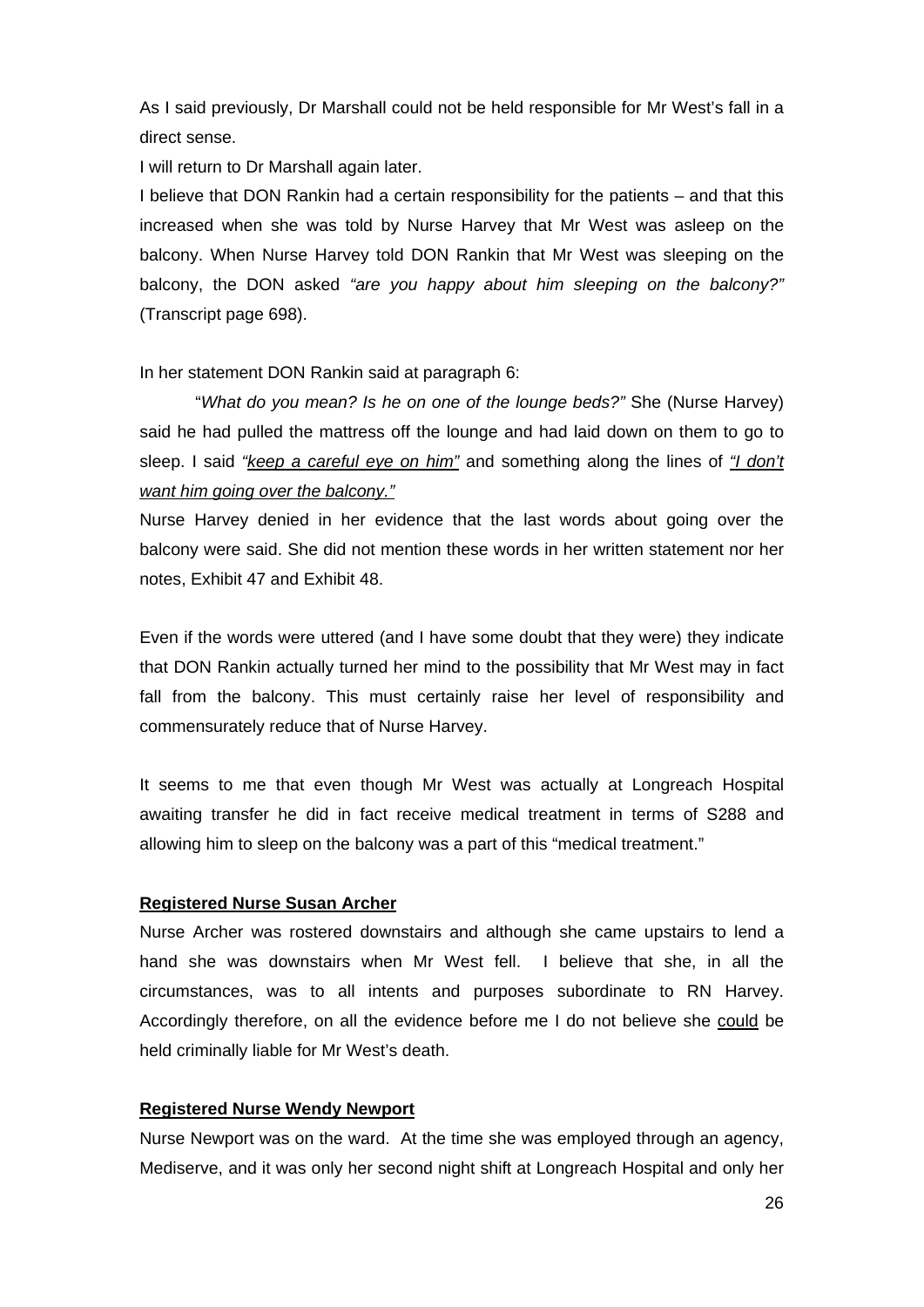second week at the Hospital. She was rostered upstairs to work with, but certainly subordinate to, RN Harvey. She gave evidence of her own views in relation to "specialling" Mr West and I believe that she herself was ready, willing and able to do that – but she was neither asked to nor told to and so she did not. On the evidence available to me I am also unable to find that she could be held criminally liable for Mr West's death.

### **DON Rankin**

But what of DON Rankin? IN her statement at Para 6 she told Nurse Harvey "*to keep a careful eye on him"* and something along the lines of "*I don't want him going over the balcony".* 

In her evidence at p404 she said *"I asked them to do sight observations on him and keep a close eye on him."*

She said in evidence that she was not happy for Mr West to be on the balcony, but she did not take steps to ensure he was moved "*because it was indicated that he was settled at that stage".* 

Exhibit 38 contains various file notes, etc. from Longreach Hospital. In a document dated 20 July 2004 and headed

"Statement of opinion as to the diligence and conscientiousness of the actions taken by Lisa Harvey in the matter of Rosemary Faye Jackson – Ian West (deceased)".

DON Rankin stated:

*"Staff members continually observed the patient (Mr West) between midnight and the time of the incident."* 

Of course this statement is incorrect. There is no evidence that Mr West was "continually observed" – in fact quite the contrary. The evidence is clearly that he was observed from time to time, not continually.

DON Rankin did foresee the possibility of Mr West *"going over the balcony"* but the best advice she could give Nurse Harvey was to "keep a careful eye on him" She agreed with Mr Diehm that looking back, Mr West should have been specialled if he was to remain on the balcony and she would have used Nurse Archer to do this.

Is this omission to use reasonable skill and reasonable care in relation to Mr West sufficient to hold her responsible for the consequences which resulted, i.e. to bring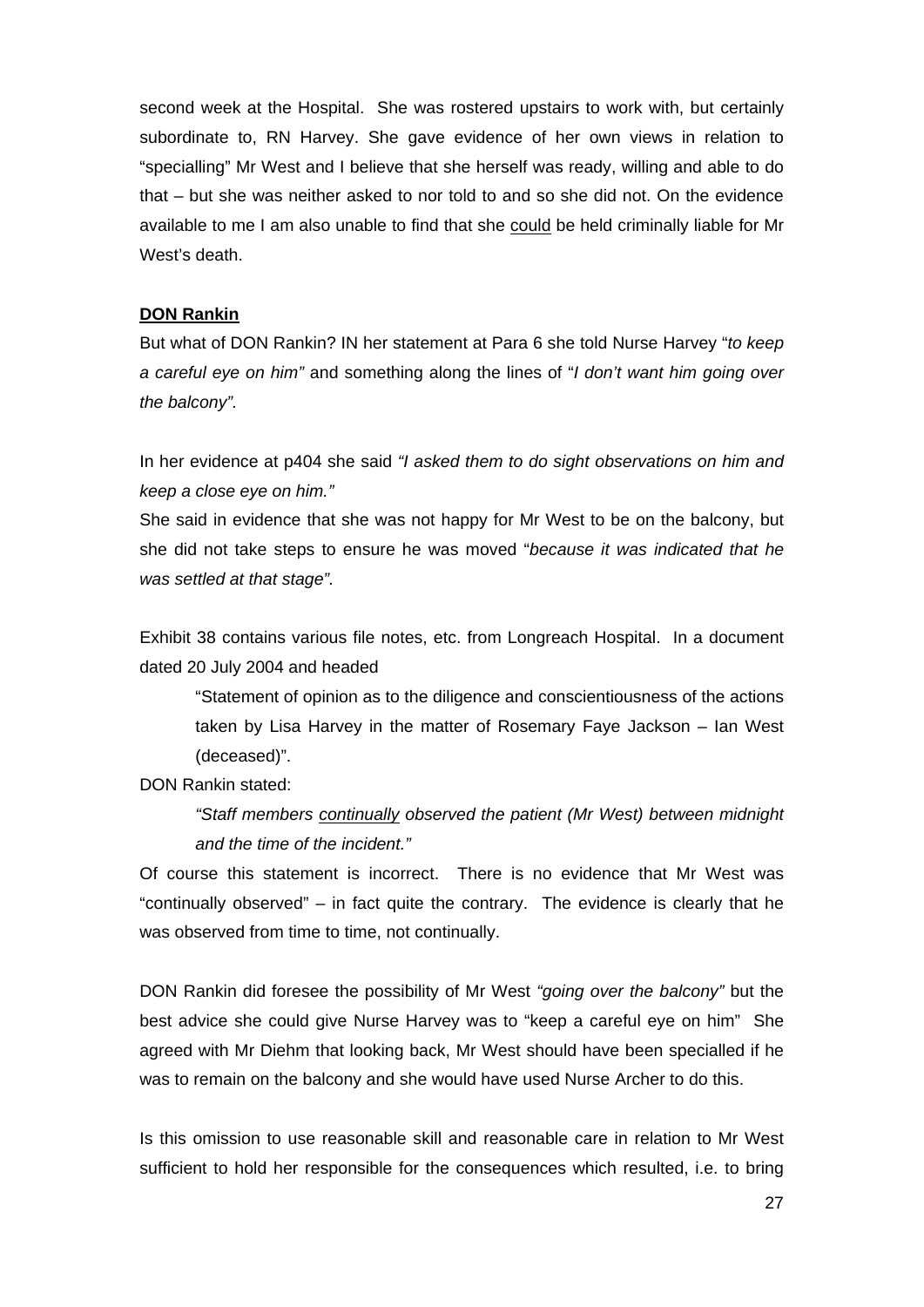her within S288 of the Criminal Code? Was it such a reckless disregard to the danger as to amount to such gross negligence that it deserves condemnation and criminal punishment or was it mere inadvertence?

#### Dr Marshall

Dr Marshall was, I believe, ultimately responsible for the welfare of the patients at the Longreach Hospital on the night of 30/31 December 2002.

He did not attend a handover at the hospital but rather had a telephone handover from Dr Rainolds. He never came to the hospital until after Mr West fell. He never checked Mr West's chart even though Mr West had been prescribed and given 6 different drugs earlier in the afternoon and evening.

He merely prescribed Valium.

He was rung by Nurse Spark at 19:00 and 22:00 and by Nurse Harvey at 23:50 but even then he did not attend the hospital. He was asked "*Did you believe it was necessary for you to come in and review Mr West?"* to which he replied *'I didn't come in because I believed I had sufficient information to make a decision about what should be done then."* 

I have said earlier that Dr Marshall did not know that Mr West was on the balcony but the question remains – does Dr Marshall come within S288?

There is not doubt that he was administering medical treatment to Mr West.

He had a duty to use reasonable skill (and I will accept that he did or should have had reasonable skill).

He then had a duty to use reasonable care in administering that medical treatment and in this regard I believe that he failed to do this by his failure to attend the hospital in all the circumstances but merely prescribed more Valium over the phone. In relation to his perceived duties that night Dr Marshall said:

*"the duties that I had to undertake which was to try and keep him safe, try and keep him in hospital and waiting for the RFDs to come and take him to a*  facility where there are staff who are trained and medical staff who are *specialists in that area."* 

*"My plan was to keep him calm enough so that he could be reasoned with so that he would stay in hospital by himself."* 

The question is – does his failure to attend the Hospital amount to such gross negligence that it deserves condemnation and criminal punishment or was it mere inadvertence? Did it show such disregard for the life of Ian West that it amounts to a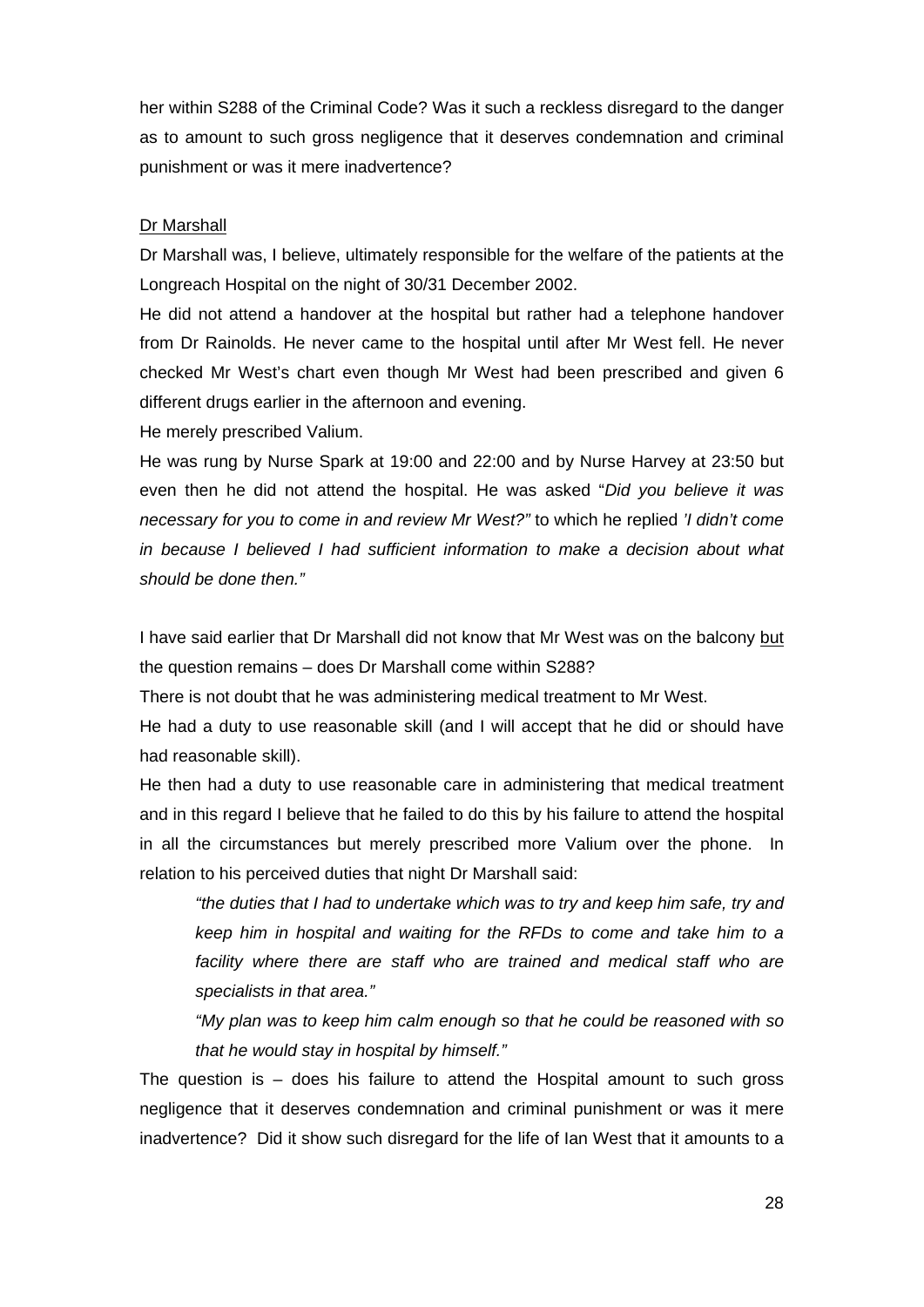crime against the State? Was it a reckless disregard to an obvious danger? Did it involve such a high risk of serious harm that it merits punishment?

# Dr Dan Rainolds

In all the circumstances I believe that Dr Rainolds failed in many respects, eg to have a care plan, to have knowledge of the required procedures to admit an involuntary patient, to basically understand the way things work in remote parts of Queensland – but I do not believe that he could be convicted of manslaughter.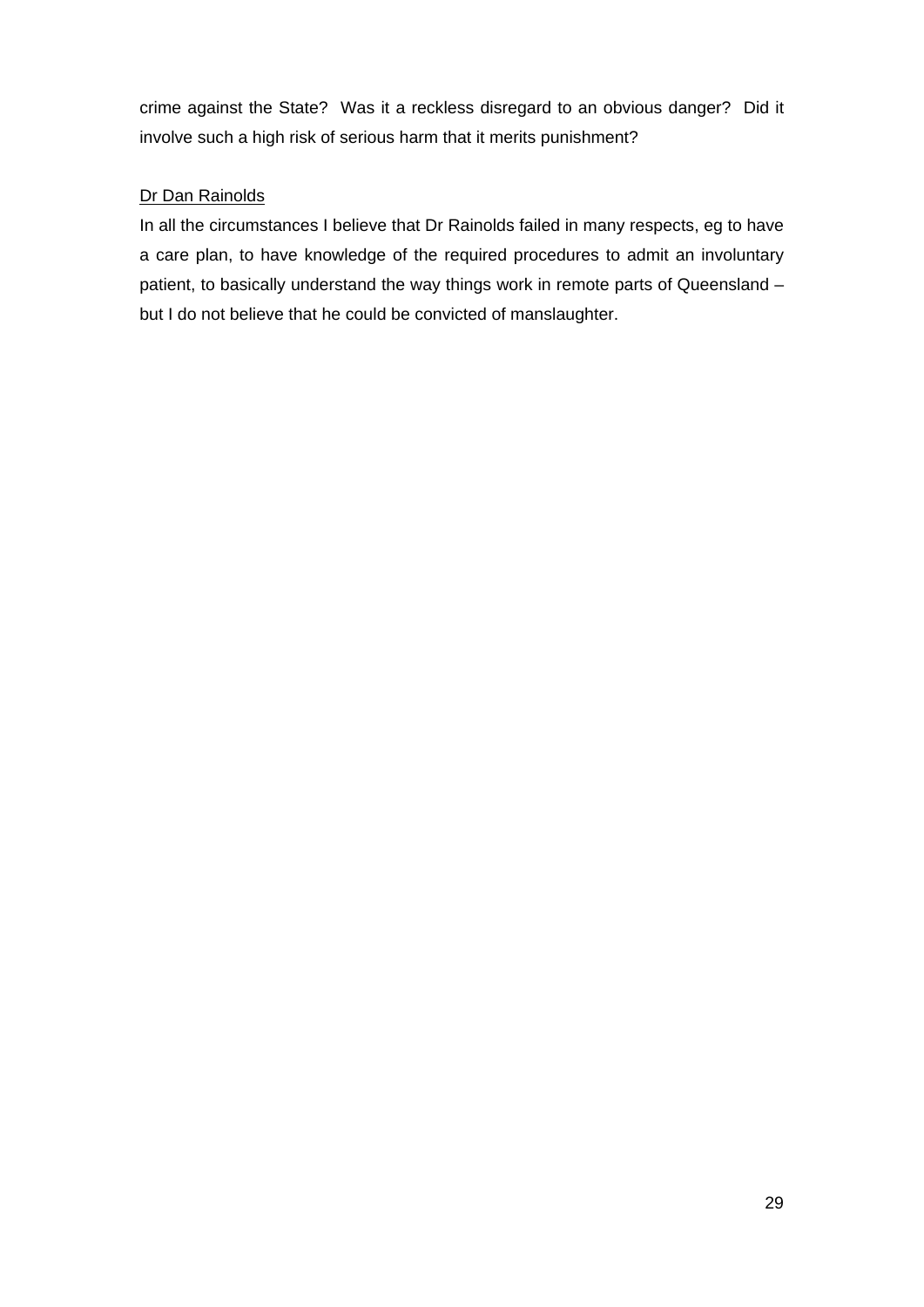# **FINDINGS**

- (I) The identity of the deceased was IAN LESLIE WEST
- (II) His date of birth was 4 June 1976
- (III) His last known address was 25 Quail Street, Longreach
- (IV) His occupation was labourer
- (V) His date of death was 14 January 2003
- (VI) The place of death was Townsville
- (VII) The formal cause of death was bronchopneumonia following a severe head injury.

At this point I draw the attention of all parties to an amazing but terribly sad coincidence. Exhibit 26 is the Townsville Hospital file which includes Mr West's entire record there.

On 10 January 1980, when he was 3½ years old, Ian West was admitted to the Townsville General Hospital. He had fallen 12 feet from a balcony onto an escalator. He suffered a broken left femur and broken jaw.

As a Coroner I am not bound by decisions in other inquests nor by previous cases but previous inquests and cases are very persuasive so I have taken the opportunity to consider a good number of these, both recent and older.

I have carefully considered what other Coroners and Courts have considered to be medical negligence deserving of at least committal to the Supreme Court if not actual findings of guilt.

I am also aware that the decision I make will bring happiness to some people and sadness, anger and unhappiness to others – but above all I am required to act justly and without fear or favour.

I am to consider all of the evidence including expert evidence.

I am to consider whether a jury could convict a person of manslaughter, not whether they would.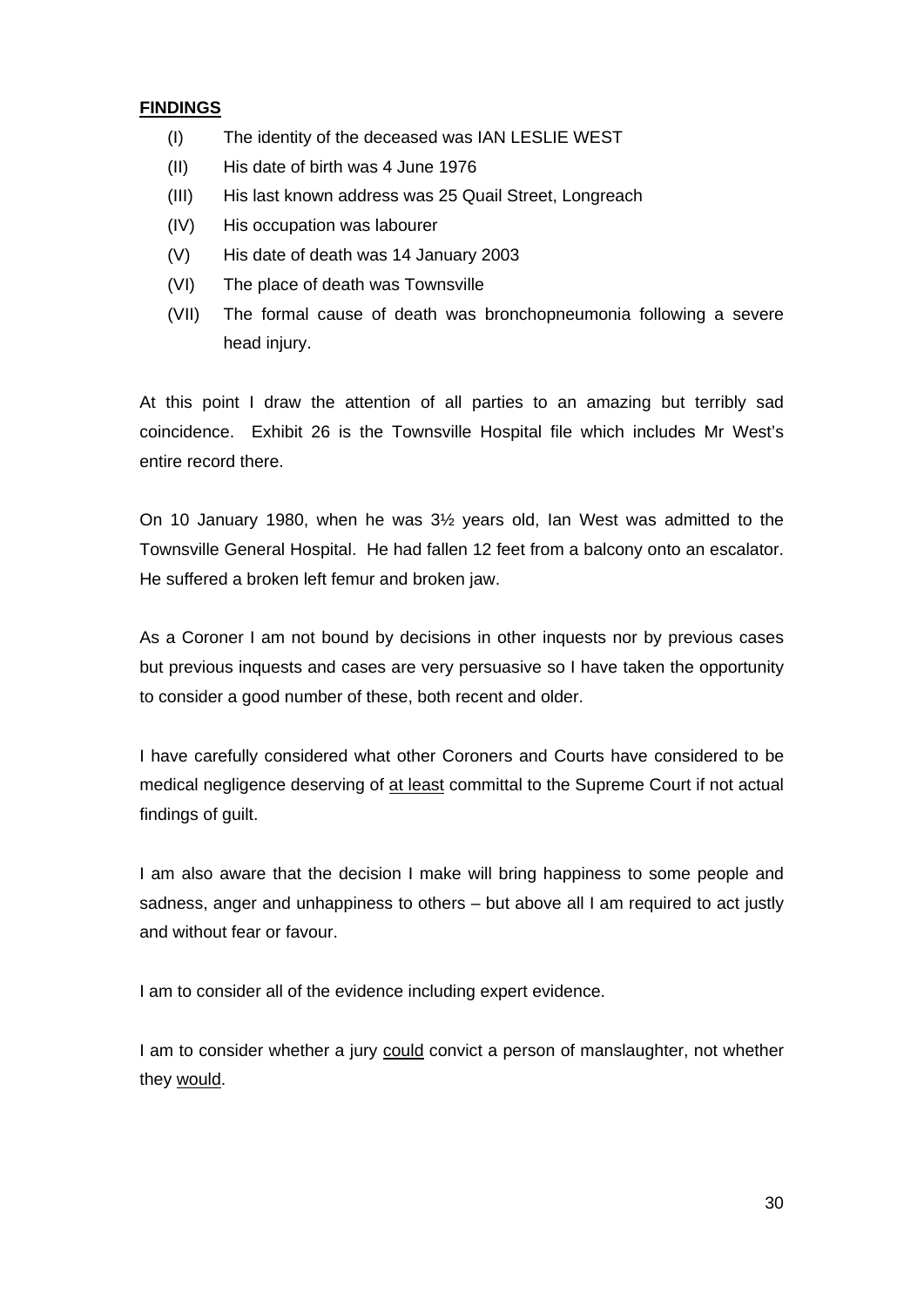I have spent many months considering this question and in the end result I am of the opinion that no jury, properly instructed, could convict either Director of Nursing Maree Rankin, Dr Mark Marshall or any other person of the offence of manslaughter.

I now make a number of riders which will be forwarded to Queensland Health – hopefully for implementation to ensure that the standard of care given to all Queenslanders will improve.

- 1. I recommend that Queensland Health review the current contractual arrangements concerning the position of "Medical Superintendent" at the Longreach Hospital. I believe that if a Medical Superintendent was present and involved in this case there may have been a different result. This would also include employing hospital doctors, not employees of the contractor.
- 2. I recommend that Queensland Health review the practice of telephone handovers between doctors in regional, remote and small hospitals except where the patients have very uncomplicated illnesses and particularly where patients have been prescribed and given a range of medications including a number of mood-changing and anti-psychotic or sedatives as in this case.
- 3. I recommend that Queensland Health give very clear directions that all patients are to have physical observations performed on admission and at specified intervals and particularly where anaesthic-type drugs such as Midazolam are prescribed. Nurse Harvey said that she believed that all the drugs finally caught up with Mr West and there is little doubt that the result would have been different if regular physical observations had been performed.
- 4. I recommend that Queensland Health direct all staff to carefully and clearly date and time all file notes and ensure that the notes are accurate as to important events, e.g. time of call to on-call doctors, details of all important conversations, etc. In this case such detail would have avoided obvious anomalies between evidence of various witnesses.
- 5. I recommend that Queensland Health carefully review all protocols and arrangements with external bodies and invite agencies such as police to attend to investigate serious events rather than to positively discourage such investigations. I believe that in this matter Queensland Health hid behind the then section 63 of the Health Services Act and instead of seeking the truth they attempted to conceal it and to "limit the damage". In this regard I say that I accept all of the evidence of Nurse Thackeray and consider that the behaviour of Queensland Health (not only at Longreach) and their legal